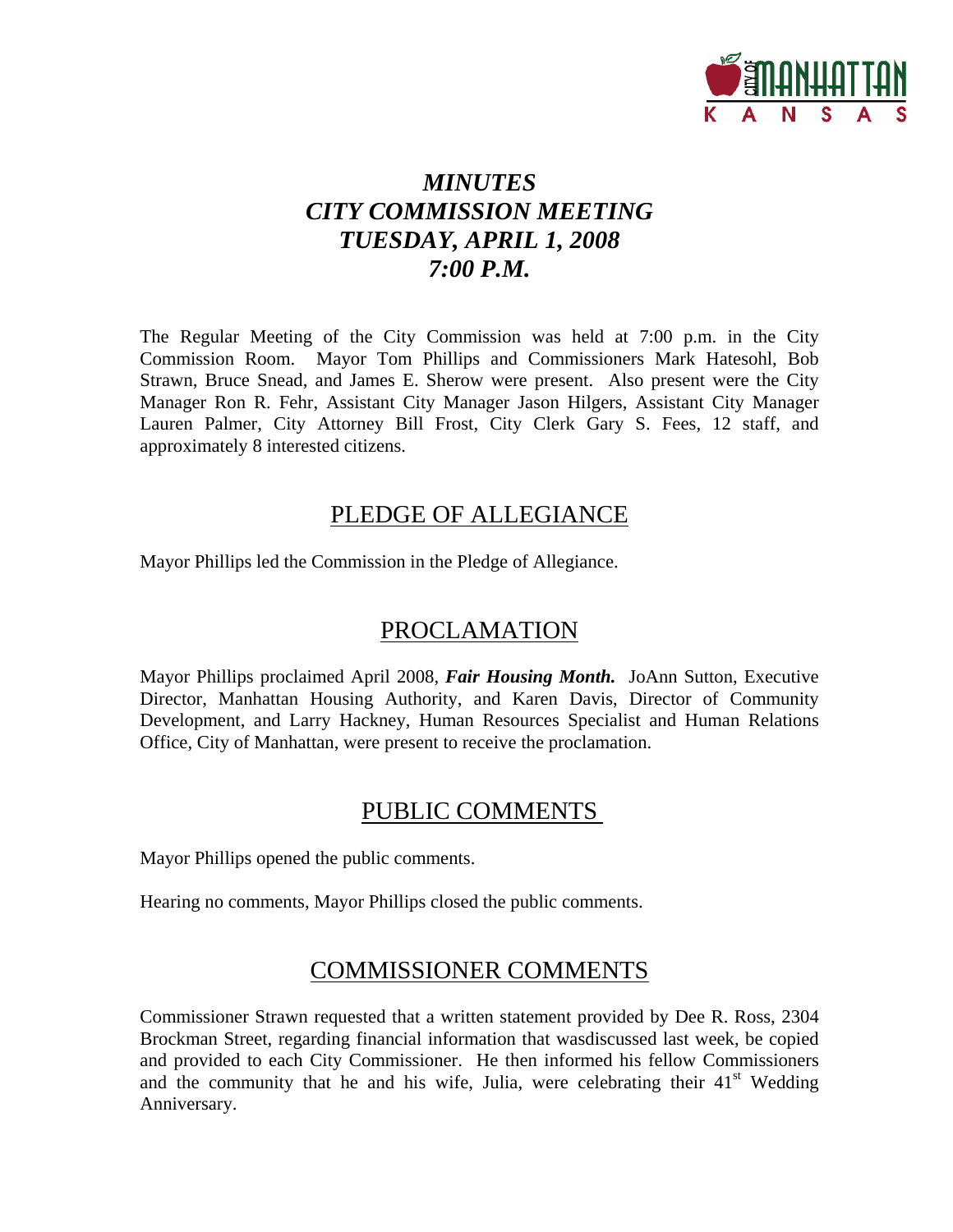# COMMISSIONER COMMENTS *(CONTINUED)*

Commissioner Snead informed the community that the City would be hosting a public meeting to discuss how Manhattan can be a more bicycle friendly community. He stated the meeting would be held on Thursday, April 3, 2008, at 5:30 p.m., in the City Commission Room, City Hall, 1101 Poyntz Avenue, and encouraged those interested to attend and share their views with the City Engineer.

### CONSENT AGENDA

(\* denotes those items discussed)

### **\* MINUTES**

Commissioner Strawn requested that his comments on page five of the minutes from the March 18, 2008, City Commission meeting regarding the Flint Hills Discovery Center Museum Consulting Services be amended to ask the consultant to tell us that the Discovery Center has merit, if it can attract 70,000 to 100,000 visitors annually, and if it will be revenue neutral with the support from the community.

The Commission approved the minutes of the Regular City Commission Meeting held Tuesday, March 18, 2008.

### **CLAIMS REGISTER NOS. 2577 and 2578**

The Commission approved Claims Register Nos. 2577 authorizing and approving the payment of claims from March 12, 2008, to March 25, 2008, in the amounts of \$199,248.13 and \$6,734,683.02, respectively.

### **ORDINANCE NO. 6690 – REZONE – MANHATTAN MEDICAL CENTER ADDITION**

The Commission approved Ordinance No. 6690 rezoning Lots 3, 4, 9, 10 and 11, University Acres Addition and Lot 6, North Timberlane Addition, generally located south of Claflin Road and north of Buena Vista Drive from R, Single-Family Residential District, to C-1, Restricted Business District, based on the findings in the Staff Report. *(See Attachment No. 1)*

### **FINAL PLAT – MANHATTAN MEDICAL CENTER ADDITION, UNIT II**

The Commission accepted the easements and rights-of-way, as shown on the Final Plat of the Manhattan Medical Center Addition, Unit II, generally located 380 feet east of Hylton Heights Road and north of Buena Vista Drive, based on conformance with the Manhattan Urban Area Subdivision Regulations.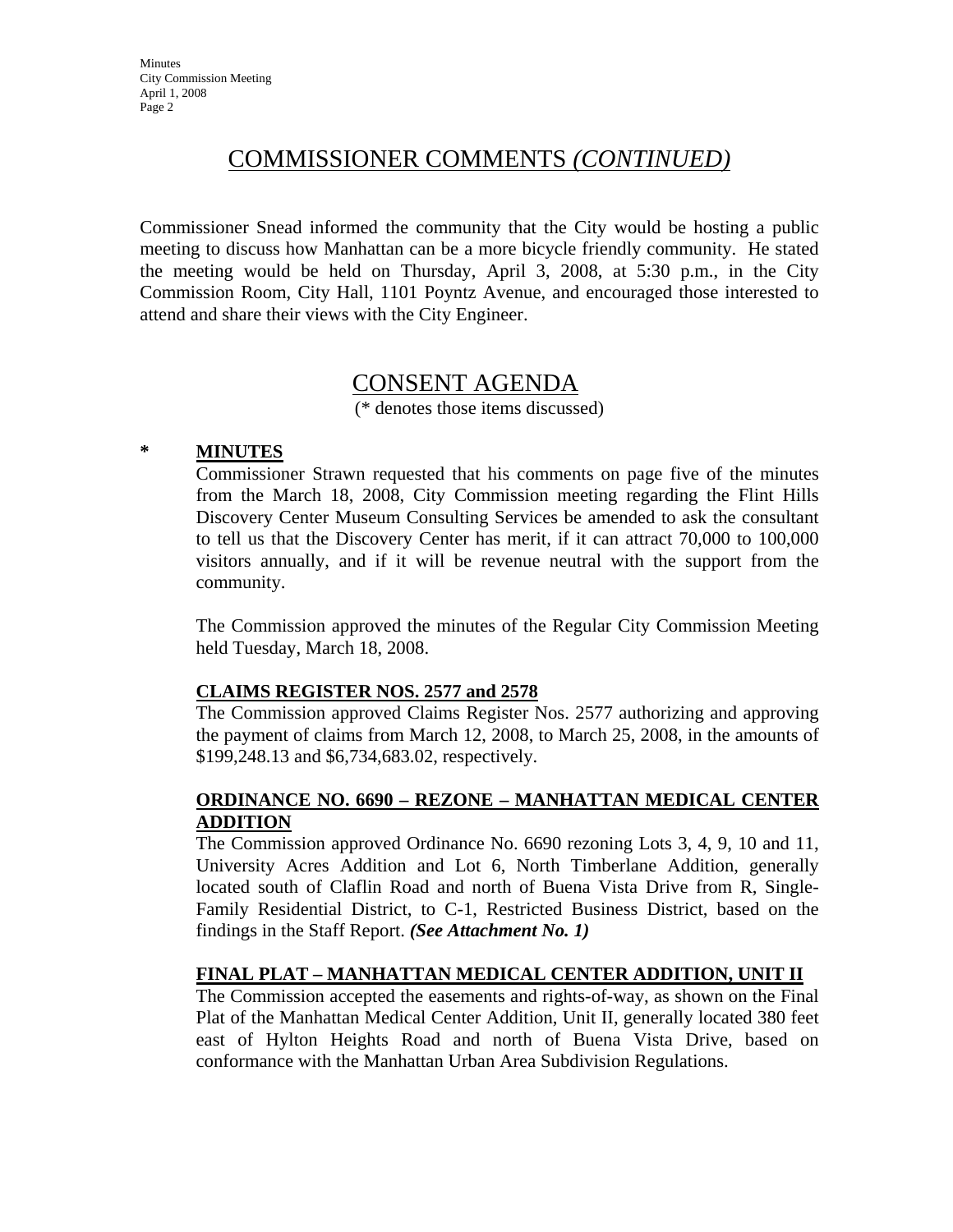# CONSENT AGENDA (*CONTINUED*)

### **ORDINANCE NO. 6691 – INDUSTRIAL REVENUE BONDS – BROOKFIELD RESIDENCES**

The Commission approved Ordinance No. 6691 issuing Industrial Revenue Bonds financing to Manhattan Housing Investors, L.C., for the construction of 112 affordable tax-credit residential units located in Brookfield Addition, Unit 5.

### **FIRST READING – NO PARKING/ONE WAY – BRIANNA COURT CIRCLE**

The Commission approved first reading of an ordinance removing parking along the inside of the Brianna Court circle and designating as "One Way" the counter clockwise route around the subdivision.

### **FIRST READING – AMEND – RETAIL SALE OF FIREWORKS**

The Commission approved first reading of an ordinance amending Section 13-52 of the Code of Ordinances relating to retail sale of fireworks.

### **RESOLUTION NO. 040108-A – PETITION – SILO TOWNHOMES – STORMWATER IMPROVEMENTS (SM0805 )**

The Commission found the petition sufficient and approved Resolution No. 040108-A finding the project advisable and authorizing construction for Silo Townhomes Stormwater Improvements (SM0805).

### **RESOLUTION NO. 040108-B – PETITION – SILO TOWNHOMES - STREET IMPROVEMENTS (ST0808)**

The Commission found the petition sufficient and approve Resolution No. 040108- B, 040108-C, 040108-D, and 040108-E finding the project advisable and authorizing construction for Silo Townhomes Street Improvements (ST0808).

### **RESOLUTION NO. 040108-C – PETITION – SILO TOWNHOMES – SANITARY SEWER IMPROVEMENTS (SS0803)**

The Commission found the petition sufficient and approved Resolution No. 040108-B, 040108-C, 040108-D, and 040108-E finding the project advisable and authorizing construction for Silo Townhomes Sanitary Sewer Improvements (SS0803).

### **RESOLUTION NO. 040108-D – PETITION – SILO TOWNHOMES - WATER IMPROVEMENTS (WA0802)**

The Commission found the petition sufficient and approved Resolution No. 040108-B finding the project advisable and authorizing construction for Silo Townhomes Water Improvements (WA0802).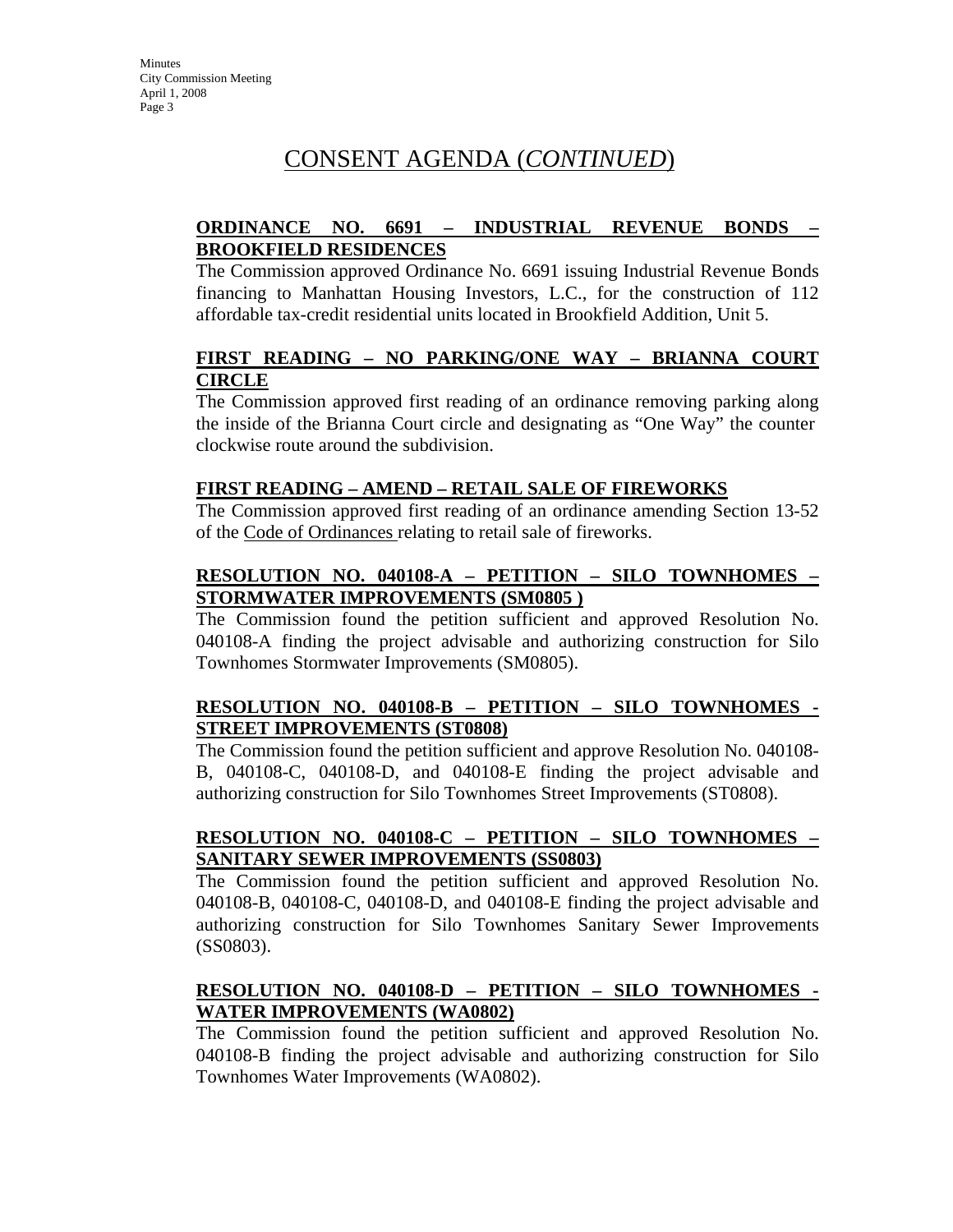# CONSENT AGENDA (*CONTINUED*)

### **AGREEMENT – ENGINEERING SERVICES – SILO TOWNHOMES IMPROVEMENTS (SM0805, ST0808, SS0803, WA0802)**

The Commission authorized the Mayor and City Clerk to execute an agreement with Sloan Meier Hancock, Engineers-Surveyors, P.A., of Manhattan, Kansas, to perform engineering services for Silo Townhomes Stormwater (SM0805), Street (ST0808), Sanitary Sewer (SS0803), and Water (WA0802) Improvements.

### **\* RESOLUTION NO. 040108-E – AWARD CONSTRUCTION – CLAFLIN ROAD AND SUNSET AVENUE/JARVIS DRIVE INTERSECTION (ST0601)**

Ron Fehr, City Manager, responded to questions from the Commission and provided additional information on the item.

The Commission approved Resolution No. 040108-E authorizing the Mayor and City Clerk to execute the Construction Engineering Agreement with Kansas Department of Transportation and approved the award of a contract for improvements of the intersection and financing for the Claflin Road and Sunset Avenue/Jarvis Drive Intersection (ST0601).

### **REQUEST FOR PROPOSALS – EAST MILLER RANCH SANITARY SEWER INTERCEPTOR PROJECT (SS0810)**

The Commission authorized City Administration to solicit proposals for the design of east Miller Ranch Sanitary Sewer Interceptor Project (SS0810) and appointed Mayor Phillips to serve on the Selection Committee.

### **\* REQUEST FOR PROPOSALS – WEST ANDERSON TRANSPORTATION EXPANSION PROJECT (ST0810)**

Rob Ott, City Engineer, and Ron Fehr, City Manager, provided additional information on the item and answered questions from the Commission.

Mayor Phillips stated that after visiting with the City Attorney about a potential conflict of interest with his wife's business located on the south side of Anderson Avenue and from a legal perspective, he does not have a conflict of interest.

The Commission authorized City Administration to solicit proposals for the design of the west Anderson Transportation Expansion Project (ST0810) and appointed Commissioner Hatesohl to serve on the Selection Committee.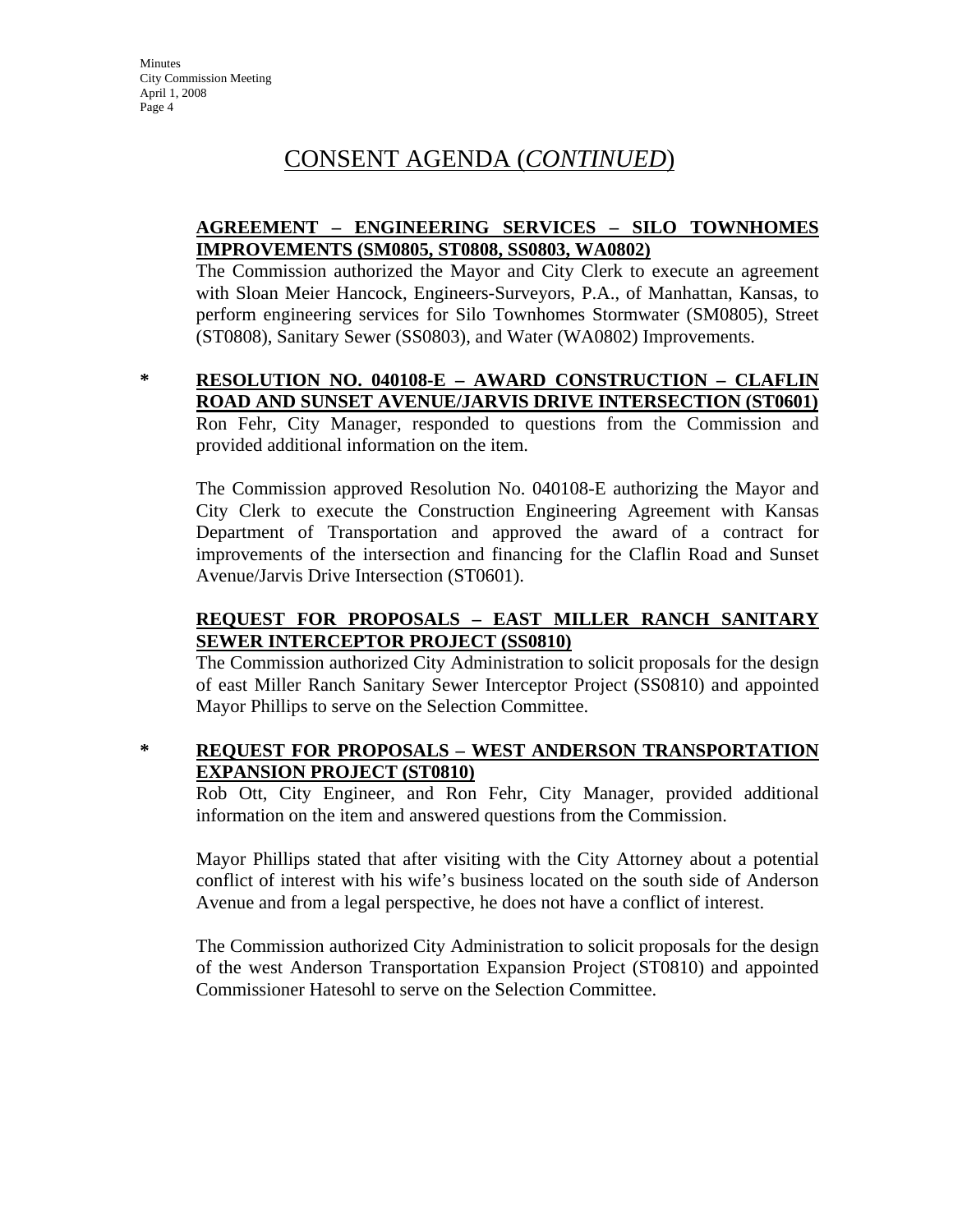# CONSENT AGENDA (*CONTINUED*)

### **\* AWARD CONTRACT – STREET MAINTENANCE, PHASE 1- RECLAMITE (ST0809)**

Rob Ott, City Engineer, and Dale Houdeshell, Director of Public Works, responded to questions from the Commission regarding the equipment needed to apply the reclamite and life cycle costs associated if the City were to purchase this type of equipment.

The Commission accepted the quote in the amount of \$18,550.00 and authorized the Mayor and City Clerk to execute a contract with Proseal, Inc., of El Dorado, Kansas. Street Maintenance, Phase 1-Reclamite Project (ST0809).

### **AWARD CONTRACT – CURED-IN-PLACE SEWER LINING PROJECT (SS0805)**

The Commission accepted the lowest responsive bid in the amount of \$20.69 per linear foot for 8-inch sewer pipe and awarded a contract with Utility Maintenance Contractors, of Wichita, Kansas, for the Cured-in-Place Pipe Sewer Lining Project (SS0805).

### **AGREEMENT – SANITARY SEWER MANHOLE REHABILITATION PROJECT (SS0804)**

The Commission authorized the Mayor and City Clerk to execute an agreement to a maximum of \$50,000.00 with Ace Pipe Cleaning, of Kansas City, Missouri, for the Sanitary Sewer Manhole Rehabilitation Project (SS0804).

### **\* RESOLUTION NO. 040108-F – US-24 CORRIDOR MANAGEMENT STUDY**

Ron Fehr, City Manager, provided additional information regarding the cost share percentages for the project.

The Commission approved Resolution No. 040108-F authorizing the Mayor and City Clerk to execute the joint funding agreement with KDOT, Pottawatomie County, and the other local sponsors for the US-24 Corridor Management Study to be performed by HWS Consulting Group, Inc., of Manhattan, Kansas, with the City share to be a maximum of \$35,000.00.

### **AGREEMENT – DOWNTOWN FARMERS MARKET OF MANHATTAN, INC.**

The Commission authorized the Mayor and City Clerk to execute an agreement with the Downtown Farmer's Market of Manhattan, Inc., for the use of the City's public parking lot at the corner of  $5<sup>th</sup>$  Street and Humboldt Street.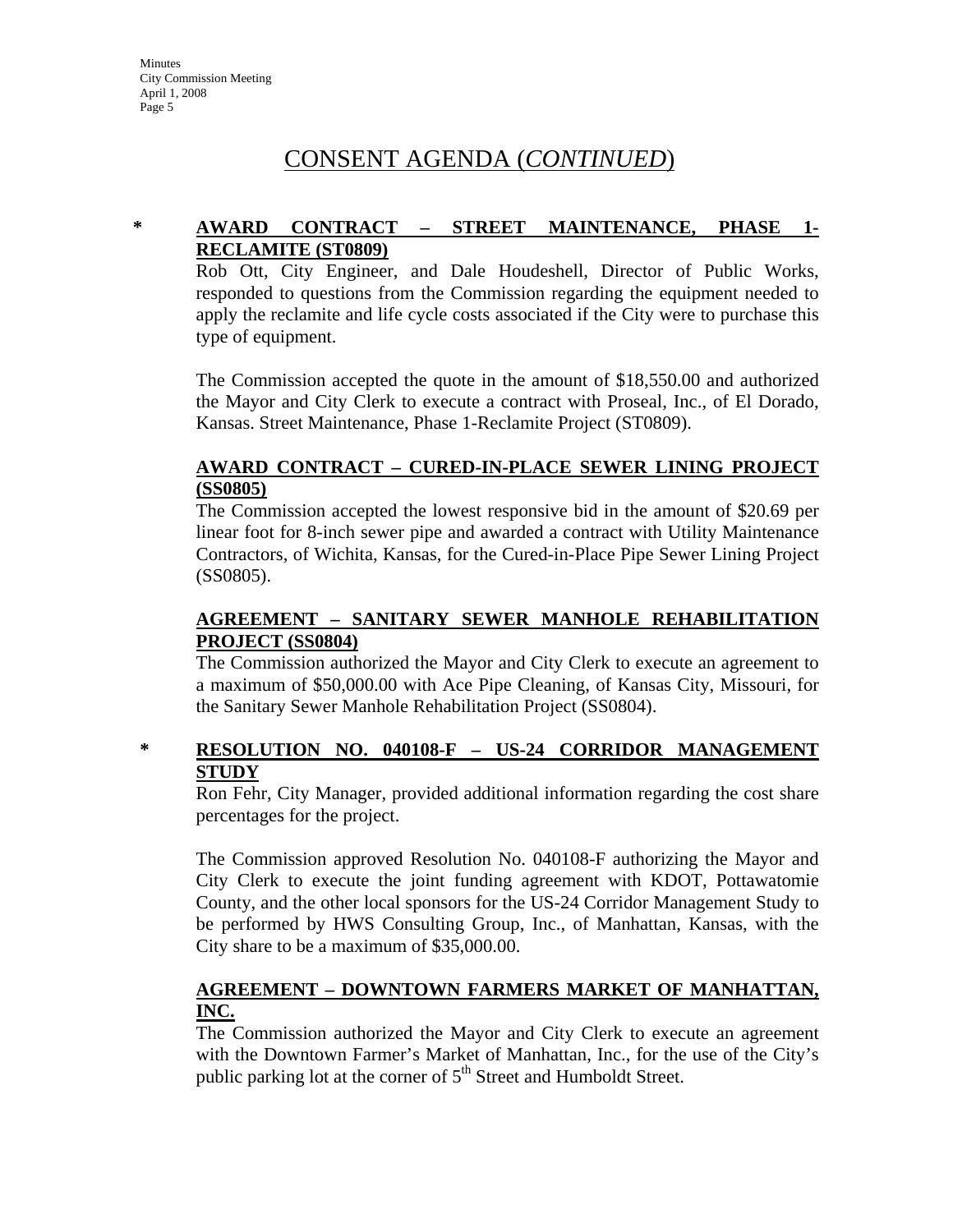# CONSENT AGENDA (*CONTINUED*)

### **APPLICATION - 2008 FIREFIGHTERS GRANT**

The Commission authorized City Administration to proceed with the Federal Emergency Management Agency/U.S. Fire Administration 2008 Assistance to Firefighters Grant application with 20% funding coming from the Fire Equipment Reserve Fund to fund the purchase of 17 self contained breathing apparatus.

### **AIRPORT USE AGREEMENT AND LEASE – GREAT LAKES AVIATION, LTD.**

The Commission authorized the Mayor and City Clerk to execute the Airport Use Agreement with Great Lakes Aviation, Ltd., of Cheyenne, Wyoming.

### **PASSENGER FACILITY CHARGE**

The Commission authorized the Mayor to sign, for submission to the Federal Aviation Administration, the Notice of Intent to Impose and Use a Passenger Facility Charge at the Manhattan Regional Airport.

### **CONFLICT OF INTEREST – HOUSING REHABILITATION PROJECT – 1151 MEADOWBROOK LANE**

The Commission authorized the Mayor to request that the Kansas Housing Resources Corporation grant an exception to the Conflict of Interest requirements in order to process a Housing Rehabilitation application from Michael and Alaine Schlegel, 1151 Meadowbrook Lane, and authorized City Administration to procure services form a qualified Inspector.

### **BOARD APPOINTMENTS**

The Commission approved appointments by Mayor Phillips to various boards and committees of the City.

### *Library Board*

Appointment of Bill Lansdowne, 1617 Baltimore Terrace, to fill the unexpired term of Gerry Walton. Mr. Lansdowne's term begins immediately and will expire April 30, 2011.

### *Riley County-Manhattan Health Board*

Appointment of Doug Kinney, 2902 Tatarrax Drive, to fill the unexpired Citizen term of Doreen Shanteau. Mr. Kinney's term begins immediately and will expire January 31, 2009.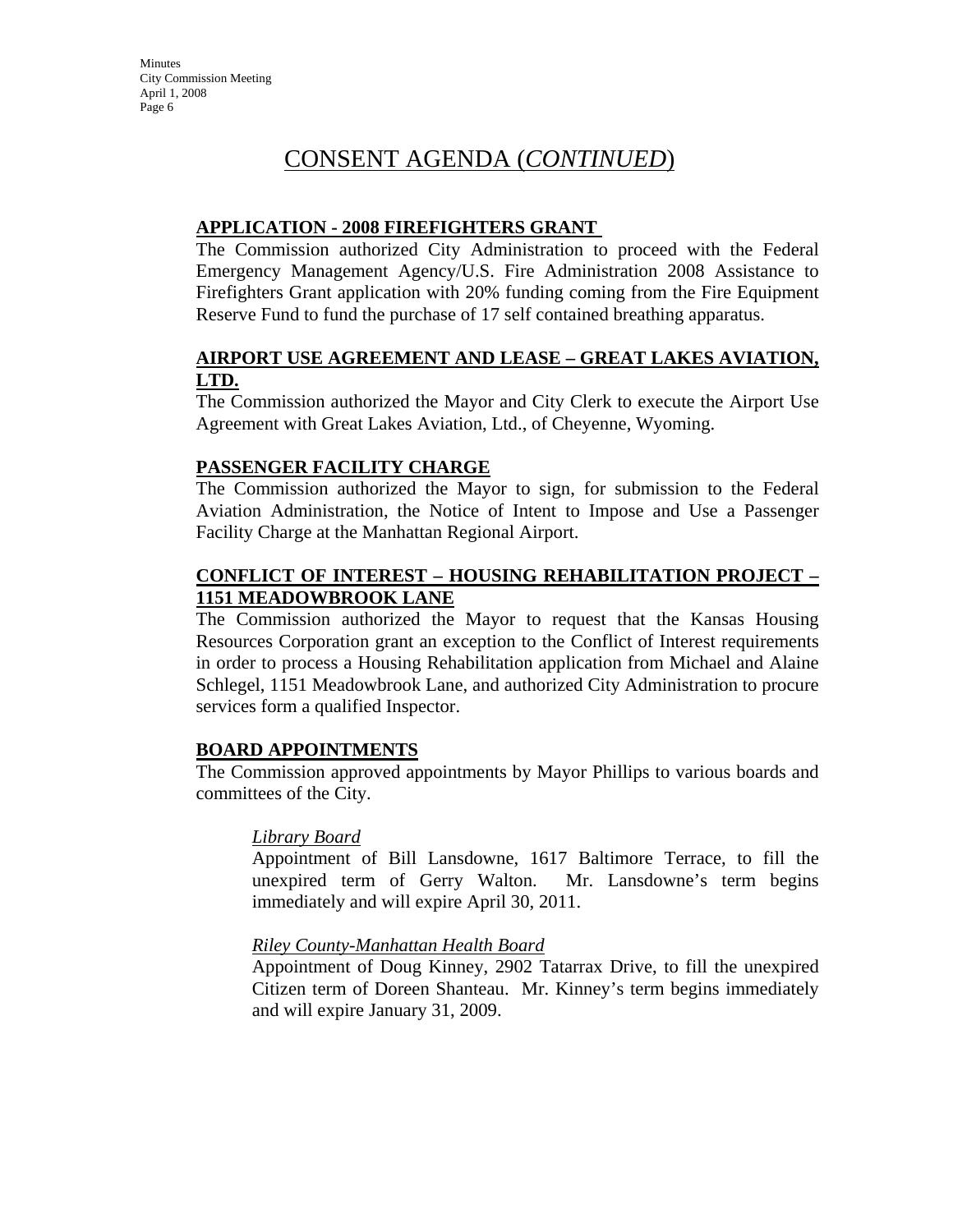## CONSENT AGENDA (*CONTINUED*)

### **BOARD APPOINTMENTS** *(CONTINUED)*

*Special Alcohol Funds Advisory Committee*

Appointment of Yvonne Lacy, 2011 Anderson Avenue, to fill the unexpired term of Amy Gross. Ms. Lacy's term begins immediately and will expire December 31, 2009.

Appointment of Bria Taddiken, 420 Colorado Street, Apt. 1c, to fill the unexpired term of Brian London. Ms. Taddiken's term begins immediately and will expire December 31, 2009.

After discussion, Commissioner Snead moved to approve the consent agenda, as presented. Commissioner Sherow seconded the motion.

Commissioner Strawn asked that the minutes from the March 18, 2008, City Commission be amended to reflect his comments made earlier on the item. The amendment was agreeable with the Commission.

On a roll call vote, motion carried 5-0.

# GENERAL AGENDA

### **FIRST READING – AMEND - OBSTRUCTION OF CITY RIGHTS-OF-WAY AND THE TEMPORARY USE OF THE SIDEWALKS AND PUBLIC PLAZAS FOR DISPLAY AND SIDEWALK CAFÉS**

Commissioner Sherow recused himself from the item and stated that his daughter, Lisa Hamer, is the Assistant to the Director of Downtown Manhattan, Inc. (DMI), and that DMI would be making a presentation on the item.

Katharine Jackson, Assistant City Attorney, presented the item. She then answered questions from the Commission regarding merchandising and frequency of use.

Belinda Snyder, President, Aggieville Business Association, provided background information on the request and stated that one of the items that was discussed were having sign boards on the sidewalks. She then responded to questions from the Commission.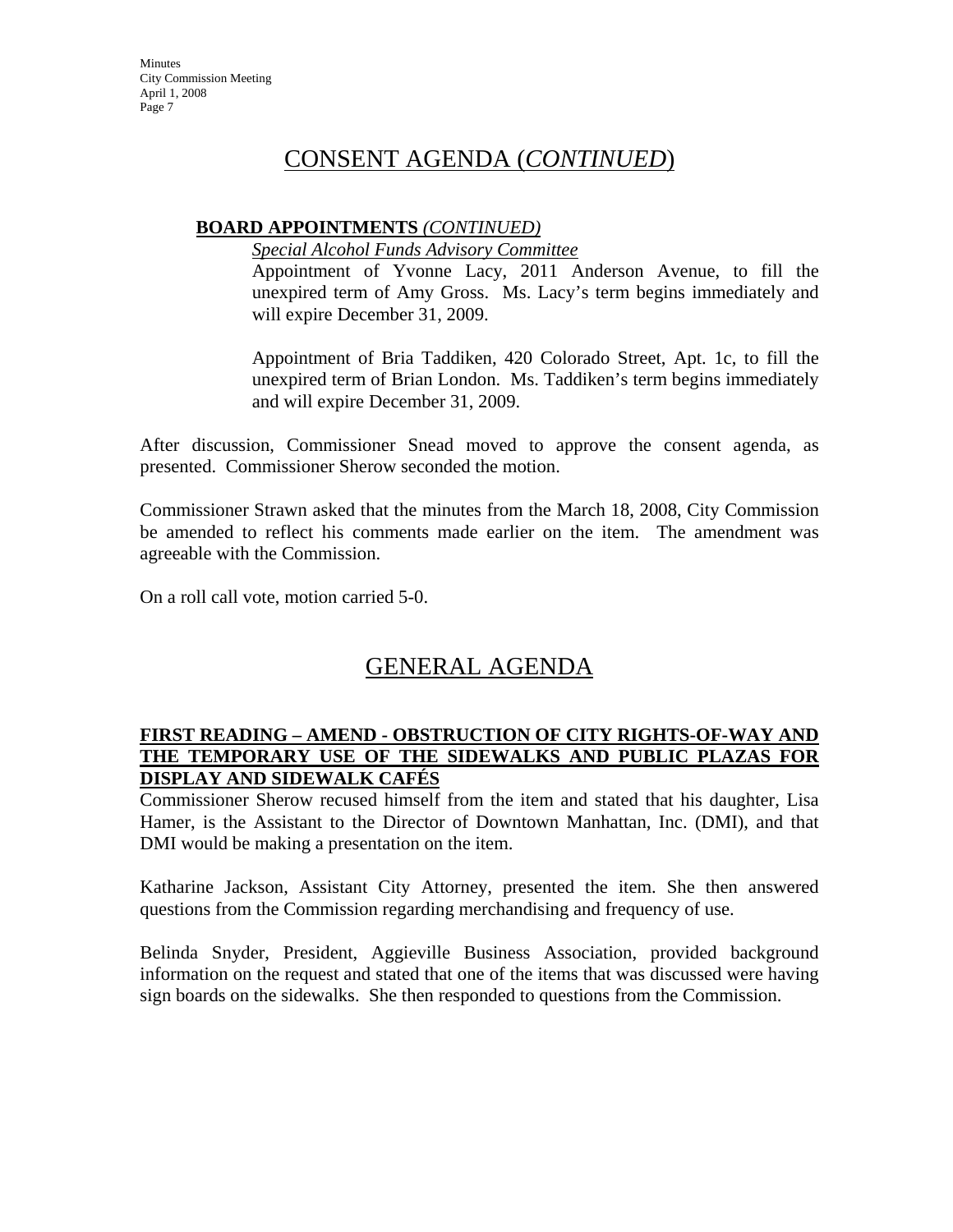# GENERAL AGENDA *(CONTINUED)*

### **FIRST READING – AMEND - OBSTRUCTION OF CITY RIGHTS-OF-WAY AND THE TEMPORARY USE OF THE SIDEWALKS AND PUBLIC PLAZAS FOR DISPLAY AND SIDEWALK CAFÉS** *(CONTINUED)*

Katharine Jackson, Assistant City Attorney, provided additional information regarding the use on game days, special events, and for retailers to have greater flexibility to do so more frequently if they choose.

Lisa Hamer, Administrative Assistant, Downtown Manhattan, Inc., informed the Commission that sidewalk dining will be valuable to downtown and asked the Commission for positive review of the proposed ordinance.

After discussion, Commissioner Snead moved to approve of first reading of an ordinance amending Sections 4-2 and 30-1 and Article IV of Chapter 30 of the Code of Ordinances relating to the obstruction and temporary use of city street, alleys, sidewalks, public places, public plazas, and right-of-ways. Commissioner Hatesohl seconded the motion. On a roll call vote, motion carried 4-0.

### **FIRST READING – REZONE - STONE POINTE TOWNHOMES PLANNED UNIT DEVELOPMENT**

Commissioner Sherow returned to the dais.

Eric Cattell, Assistant Director for Planning, presented the item. He then responded to questions from the Commission regarding the Airport Overlay and how it works for the proposed development.

Dale Houdeshell, Director of Public Works, provided additional information on the item and discussed the entrance to the development.

Rob Ott, City Engineer, responded to questions from the Commission regarding drainage concerns, retaining walls, stormwater requirements, erosion control plan, and sustainability for the long term viability of the infrastructure.

Eric Cattell, Assistant Director for Planning, responded to questions about the Comprehensive Plan and comments made from members of the Manhattan Urban Area Planning Board regarding additional landscape along Scenic Drive.

Mark Bachamp, representing Schultz Development, provided a topography map of the area. He then responded to questions from the Commission regarding the project phasing, efforts to prevent siltation, view of the development off Scenic Drive, screening with evergreens, and future left turn lanes off Scenic Drive into the development.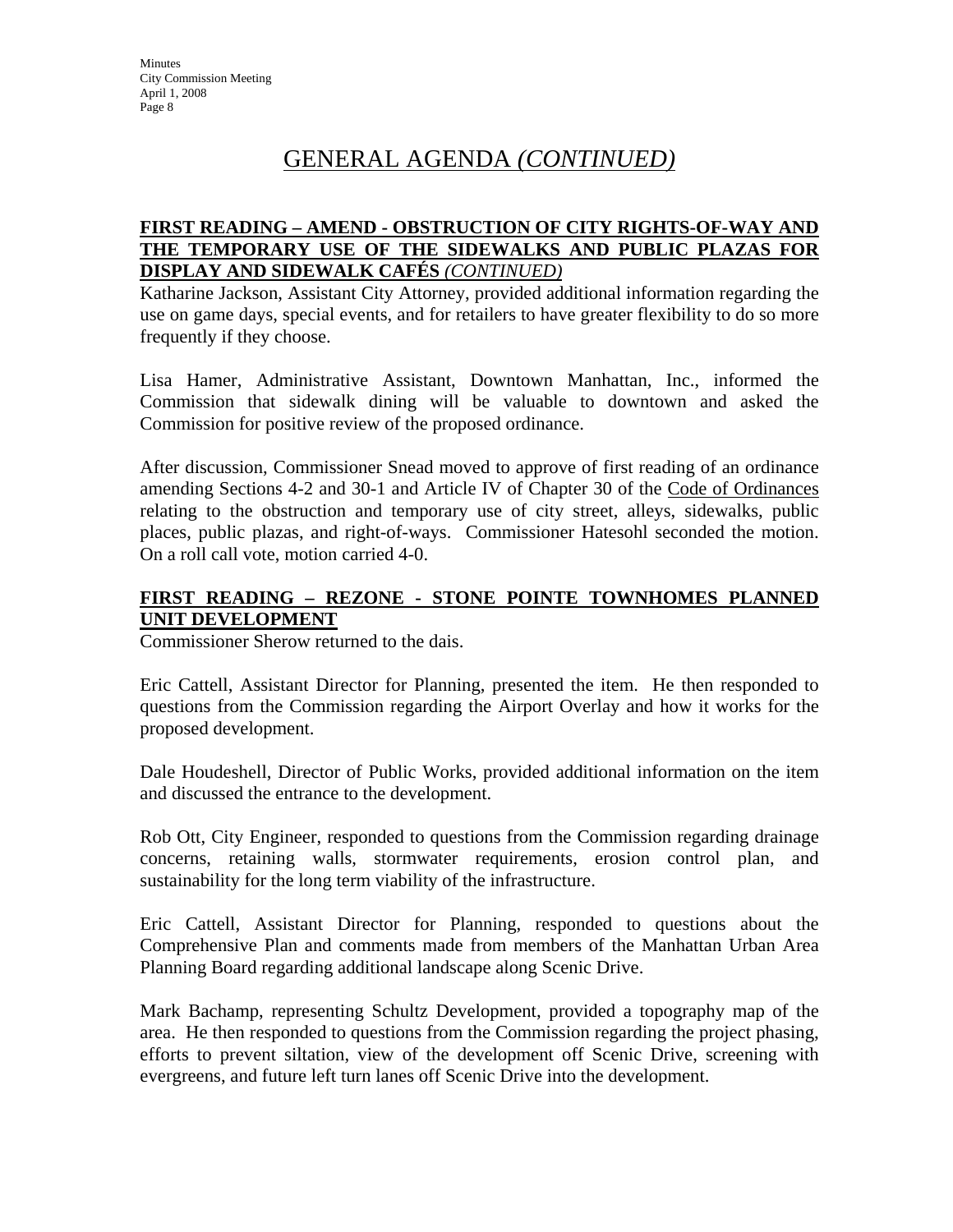### **GENERAL AGENDA (CONTINUED)**

### FIRST READING - REZONE - STONE POINTE TOWNHOMES PLANNED UNIT DEVELOPMENT (CONTINUED)

Tim Schultz, Schultz Development, provided additional information on their efforts to make the site work for the development.

After discussion, Commissioner Strawn moved to approve first reading of an ordinance rezoning Stone Pointe Townhomes Residential Planned Unit Development, generally located southeast of the intersection of Scenic Drive and Highland Ridge Drive, from R-3, Multiple-Family Residential District with AO, Airport Overlay District, to PUD, Residential Planned Unit Development District with AO, Airport Overlay District, based on the findings in the Staff Report, with the five conditions recommended by the Manhattan Urban Area Planning Board (See Attachment No. 2). Commissioner Hatesohl seconded the motion. On a roll call vote, motion carried 5-0.

#### **ADJOURNMENT**

At 8:25 p.m. the Commission adjourned.

ees, CMC, City Clerk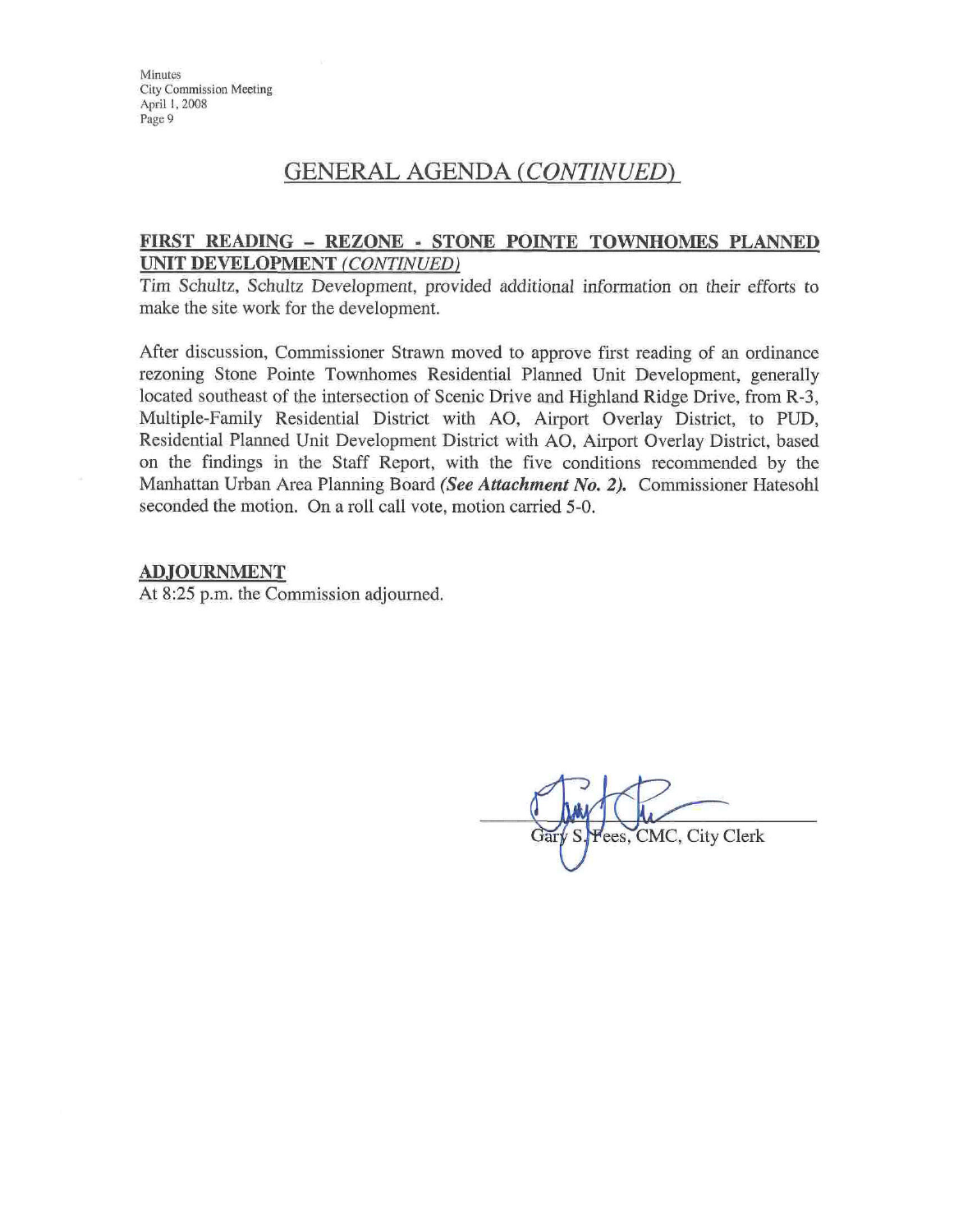#### **STAFF REPORT**

**ON AN APPLICATION TO REZONE PROPERTY** An approximate 1.68 acre tract of land consisting of Lots 3, 4, 9, 10, and 11, University Acres Addition and Lot 6, North Timberlane Addition.

**FROM:** R, Single-Family Residential District

**TO:** C-1, Restricted Business District

**APPLICANT:** Manhattan Medical Center – Rick G. Fulton, President

**ADDRESS:** 1133 College Avenue, Manhattan, KS 66502

**OWNERS:** Manhattan Medical Center (Lots 3, 9, 10 and 11, University Acres Addition and Lot 6, North Timberlane Addition);

> Jane W. Wasson Trust and Clyde E. Wasson Trust (Lot 4, University Acres Addition.

**LOCATION:** Lots 9, 10 and 11, University Acres Addition are generally located south of Claflin Road, and are approximately 380 feet east of Hylton Heights Road. Lots 3 and 4, University Acres Addition and Lot 6, North Timberlane Addition are generally located north of Buena Vista Drive and are approximately 150 feet north of the intersection of Buena Vista Drive and Rebecca Road.

**AREA:** 1.68 Acres

### DATE OF PUBLIC NOTICE PUBLICATION: January 14, 2008

### **DATE OF PUBLIC HEARING: PLANNING BOARD:** February 4, 2008

 *(Tabled at the request of the applicant to March 3,* 

*2008)* 

### **CITY COMMISSION:** March 17, 2008

**EXISTING USE:** Two vacant residential lots, two residential lots with two-family dwellings unit on each lot, and two residential lots with single-family dwellings on each lot.

**ADDRESS:** 1133 College Avenue, Manhattan, KS 66502; and 2407 Buena Vista Drive, Manhattan, KS 66502.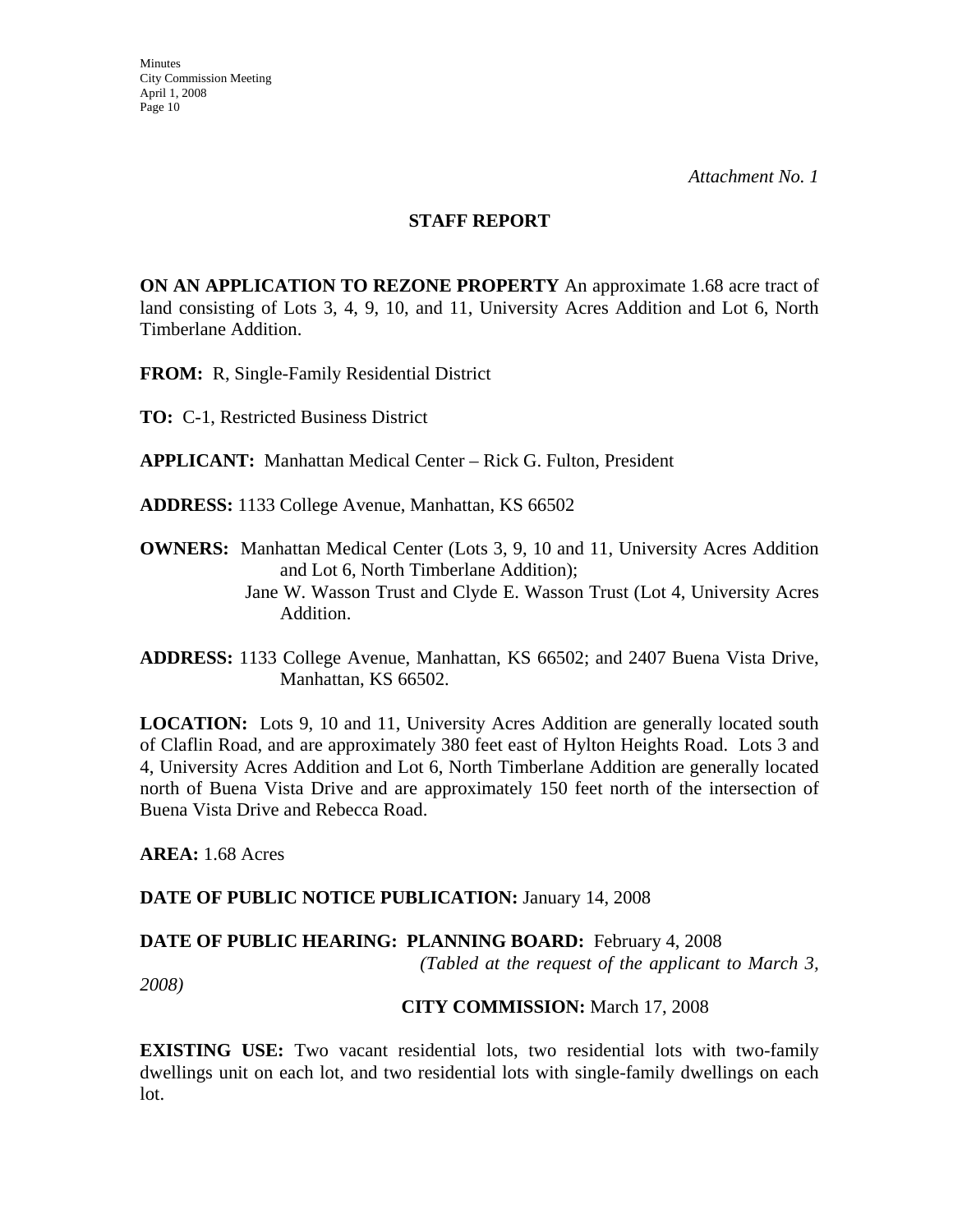*Attachment No. 1* 

The applicant has submitted a Replat of Lots 3, 4, 9, 10, and 11, University Acres Addition, Lot 6, North Timberlane Addition and Lot 4, Manhattan Medical Center P.U.D. The Replat will combine all of these lots into one lot, vacate and establish easements and restrict access to existing and proposed driveways along Claflin Road and Buena Vista Drive. The Final Plat also creates no access along the entire front property line of existing Lot 6. The Replat will be known as the Final Plat the Manhattan Medical Center, Unit II. **PHYSICAL AND ENVIRONMENTAL CHARACTERISTICS:** The site consists of six residential lots, all of which slope to the southeast into a drainage channel located further to the southeast. There are two vacant lots located in the site; Lot 11, University Acres Addition (vacant) is a large residential lot that had the residential dwelling demolished in July, 2007 and is now a grassy, open space. Lot 6, North Timberlane Addition (vacant) is an unimproved, nonconforming triangular shaped lot east of Buena Vista Drive and north of an undeveloped, unnamed, public right-of- way that leads into the Manhattan Medical Center property to the east. There are several mature trees and open grassy areas on the property. The residential lots south of Claflin Road (Lots 9 and 10, University Acres Addition) consist of nonconforming, two-family dwelling units. Each of these duplex lots share a driveway and curb cut to gain access to Claflin Road, with the exception of the east dwelling unit on Lot 10, University Acres Addition, which has its own driveway and curb cut. The residential lots north of Buena Vista Drive (Lots 3 and 4, University Acres Addition) contain two-story, single-family homes with attached garages that gain direct access to Buena Vista Drive from separate driveways and curb cuts.

### **SURROUNDING LAND USE AND ZONING:**

- **(1) NORTH:** An approximate 70 foot wide collector street right-of-way (Claflin Road), commercial office, Kansas State University Forestry property, and multi-family residential units; C-1, U and PUD Districts.
- **(2) SOUTH:** An approximate 60 foot wide local, residential street right-of-way (Buena Vista Drive), single-family dwelling units; R District.
- **(3) EAST:** Medical office complex set out in individual buildings in a campus setting; C-1 and PUD Districts.
- **(4) WEST:** Single-Family residential dwelling units and religious center/church; R District.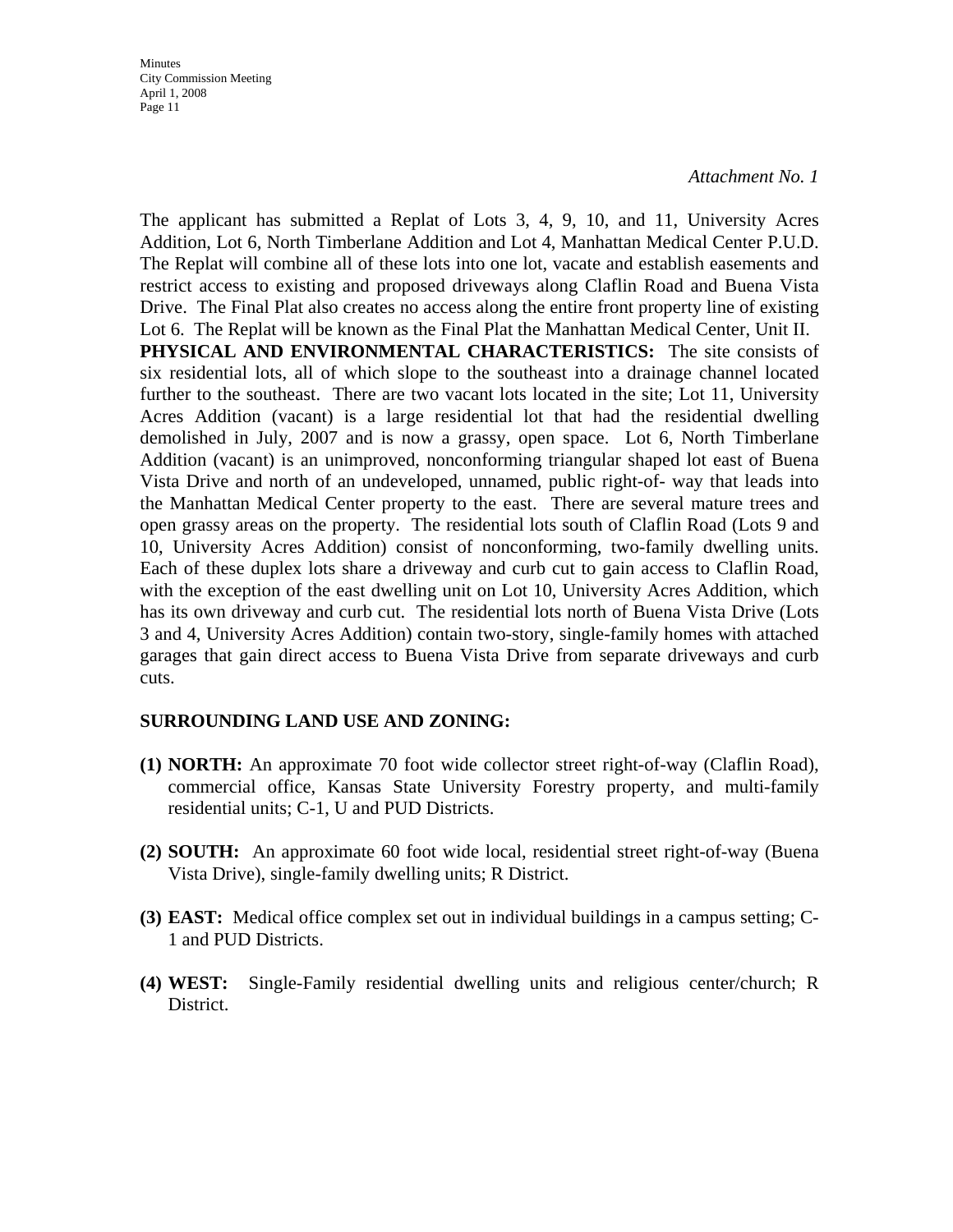*Attachment No. 1* 

**GENERAL NEIGHBORHOOD CHARACTER:** The neighborhood is characterized by a mixture of low density, single-family and high density, multi-family residential uses, a religious center and church, commercial and medical offices and university uses. The high density residential uses are to the northwest in a residential PUD consisting of apartments that was approved in May, 1990. The low density, single-family dwellings are concentrated to the south and southwest of the subject area. These dwellings are a mixture of single-story and two-story homes built in the 1960's. The commercial office uses in the neighborhood include the Manhattan Medical Center complex to the east and a real estate office to the north. The Kansas Forest Service is located to the north of the subject area. The existing uses within the rezoning site and surrounding neighborhood have been present for many years.

**SUITABILITY OF SITE FOR USES UNDER CURRENT ZONING:** The singlefamily dwellings on Lots 3 and 4, University Acres Addition and the vacant Lot 11, University Acres Addition are generally suitable for the permitted uses in the R, Single-Family Residential District. The two-family dwellings on Lots 9 and 10, University Acres Addition are nonconforming uses in the R, Single-Family Residential District, subject to the requirements for Nonconforming Uses, Article VIII, of the Zoning Regulations. These two-family dwellings were built in 1963 and were a permitted use in the "A" Single and Two Family Dwelling District from 1965 to 1968. Lot 6, North Timberlane Addition is an unimproved, nonconforming lot in terms of lot depth, lot width, and lot area for the R District (Section 4-102 (C)) and is subject to the requirements for Nonconforming Uses, Article VIII, of the Zoning Regulations. This lot could not be developed in its existing configuration. While the lots along the south side of Claflin Road are all generally suitable for uses in the R District, there is some concern about having multiple private drives from these lots onto the busy Claflin Road corridor, which can pose a turning movement hazard.

### **COMPATIBILITY OF PROPOSED DISTRICT WITH NEARBY PROPERTIES AND EXTENT TO WHICH IT MAY HAVE DETRIMENTAL AFFECTS:**

The C-1, Restricted Commercial District is intended to be compatible with adjacent residential districts. An increase in traffic, light and noise can be expected with the proposed rezoning and would be consistent with the character of the Claflin Road corridor. The proposed rezoning of the residential lots along Buena Vista Drive (Lots  $3 < x$ 4, University Acres Addition and Lot 6, North Timberlane Addition) encroaches upon an established residential neighborhood, particularly if access to the site could be gained from Buena Vista Drive, a local residential street. The permitted uses in the C-1 District include banks and financial institutions (including drive-in types), mortuaries and funeral homes, cultural facilities and business and professional offices. The traffic generated by these uses would be incompatible with the surrounding residential neighborhood and the local residential street.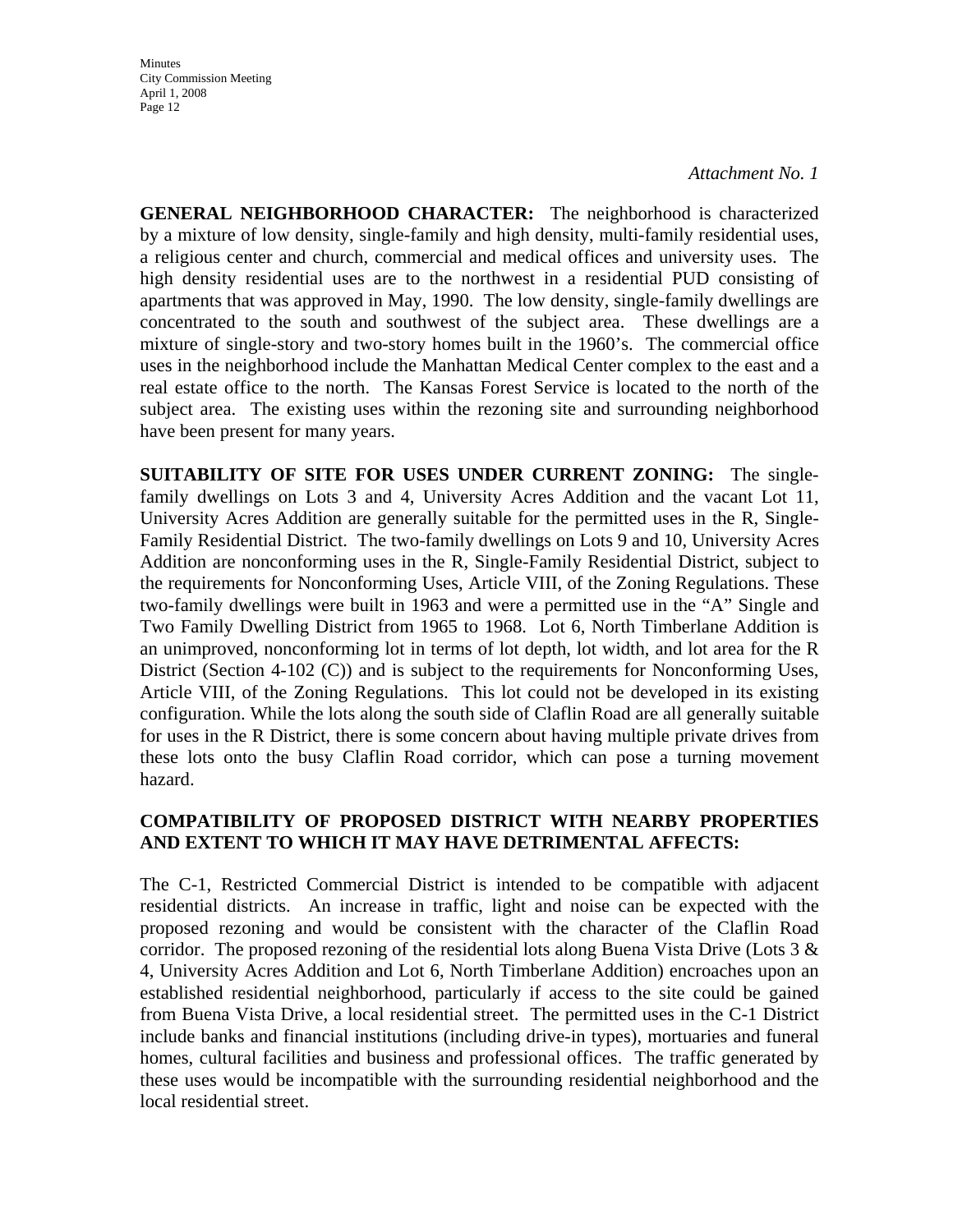### *Attachment No. 1*

However, the applicant has proposed a restrictive covenant which would restrict the use of the land to business and professional offices, churches, chapels, temples, synagogues, cultural facilities and government buildings along Buena Vista Drive. The restrictive covenant also eliminates access to Buena Vista Drive once the residential dwellings were removed. The covenant would be enforceable by the City Commission and can only be altered or removed by the owner and written consent of the City Commission. Limiting access and future uses on the property through the self-imposed covenant will reduce the potential for adverse impacts on the neighborhood, while allowing expansion of the Manhattan Medical Center campus along Claflin Road.

The C-1 District requires sight obscuring screening of not less than six (6) feet in height to be provided along the entire length of all property lines that share a common boundary with property, except public rights-of-ways, in a residential district. The C-1 District requires that exterior lighting fixtures shall be shaded so that no direct light is cast upon any property located in a residential district and so that no glare is visible to any traffic on any public street. The applicant has stated that parking lot lighting will utilize a timer to turn-off the lights from 10:00 pm to 6:00 am. The exterior lights on the proposed building will remain on for security purposes. The C-1 District also limits storage activities associated with a business or professional use to be limited to storage that supports the daily activities occurring within the business or professional office environment. These use limitations and self-imposed restrictive covenant would minimize the affects caused by the rezoning on the surrounding properties.

**CONFORMANCE WITH COMPREHENSIVE PLAN:** The Future Land Use Map for the Northwest Planning Area designates the site as Residential Low/Medium Density (RLM). The RLM category policies include the following:

### *RESIDENTIAL LOW/MEDIUM DENSITY (RLM)*

### *RLM 1: Characteristics*

*The Residential Low/Medium Density designation incorporates a range of single-family, single-family attached, duplex, and town homes, and in appropriate cases include complementary neighborhood-scale supporting land uses, such as retail, service commercial, and office uses in a planned neighborhood setting, provided they conform*  with the policies on Neighborhood Commercial Centers. Small-scale multiple-family *buildings and condominiums may be permissible as part of a planned unit development, or special mixed-use district, provided open space requirements are adequate to stay within desired densities.* 

### *RLM 2: Appropriate Density Range*

*Densities in the Residential Low/Medium designation range between less than one dwelling unit/acre up to 11 dwelling units per net acre.*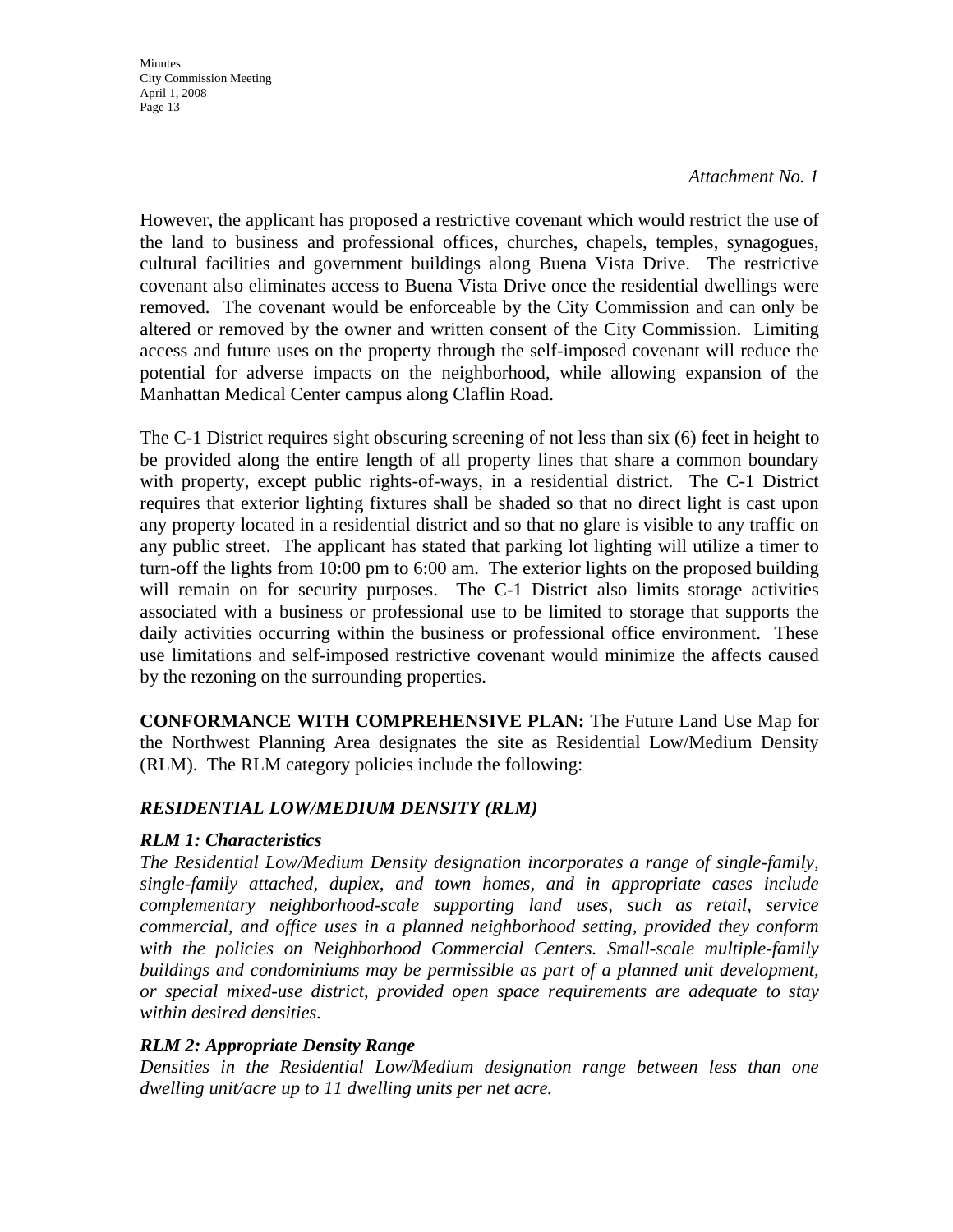### *RLM 3: Location*

*Residential Low/Medium Density neighborhoods typically should be located where they have convenient access and are within walking distance to community facilities and services that will be needed by residents of the neighborhood, including schools, shopping areas, and other community facilities. Where topographically feasible, neighborhoods should be bounded by major streets (arterials and/or collectors) with a direct connection to work, shopping and leisure activities.* 

The background and intent of the Commercial policy section of the Comprehensive Plan state:

*"The City contains numerous commercial areas that provide the necessary goods and services for residents of the community and region as well as visitors. Commercial developments must be located and designed to balance market opportunities with access and location. In addition, the location and design of commercial areas must be incorporated into surrounding areas, rather than altering the character of surrounding neighborhoods. While the Downtown, or Central Core District, will remain the primary focus of regional commercial activity for the community and region, a variety of other community and neighborhood scale commercial centers will be distributed throughout the community to provide for the day-to-day needs of residents."*

The subject lots on Claflin Road abut office and professional uses to the north and east, and similar professional offices farther to the west along Hylton Heights Road and Claflin Road. It is anticipated that this RLM area could be redeveloped to office/research park uses and be compatible with the Comprehensive Plan.

Rezoning the subject lots that gain direct access on Buena Vista Road would encroach into a residential neighborhood that has been established since the 1960's. However, the applicants have proposed a restrictive covenant that would limit the uses and prohibit access onto Buena Vista Drive. The self-imposed covenant reduces the potential that the character of the surrounding neighborhood would be altered by developing the lots to office or business uses. Therefore the rezoning generally conforms to the intent of the policies associated with the Comprehensive Plan's Commercial section.

The Land Use and Growth Management chapter of the Comprehensive Plan provides the following policies regarding the Office/Research Park (OFF/RP) category, which most closely matches the proposed C-1 District: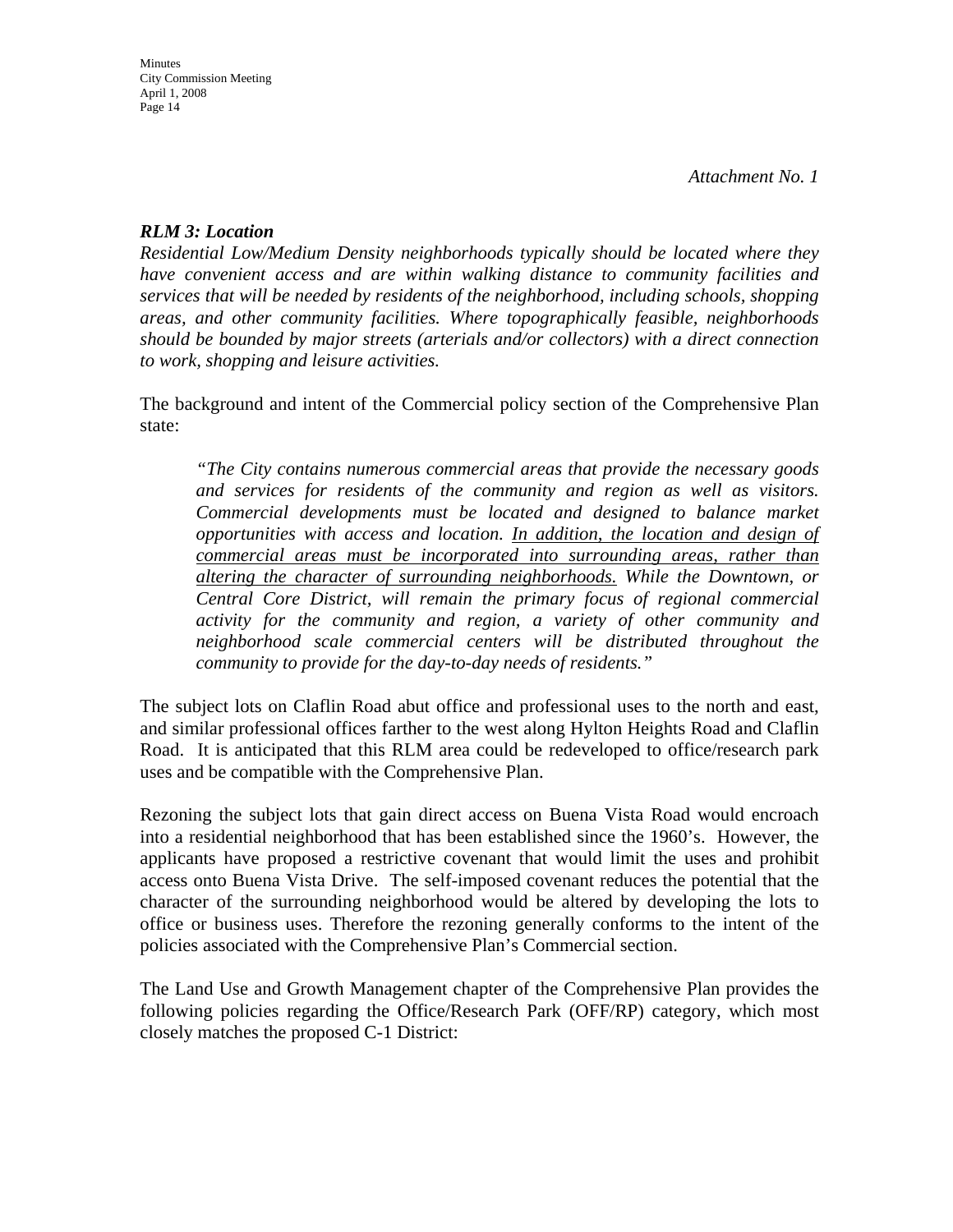*Attachment No. 1* 

### *OR 1: Characteristics*

*The Office/Research Park land use designation is intended to provide concentrated areas of high quality employment facilities, such as corporate office headquarters, research and development, and educational facilities in a planned, "campus-like" setting. Office/Research Park developments may be incorporated into a master planned neighborhood, or located in close proximity to residential areas. Activities within an employment area typically take place indoors, and outdoor storage or other more industrial types of uses are typically not permitted. Some specialized research parks may include limited prototype production, such as in the K-State Research Park. This category may also include smaller office complexes consisting of a single building or several buildings that are not located within a typical office park setting. These smaller office complexes shall meet the intent of the policies within this section, to the extent that they apply (i.e., Policy OR5 will not apply to single-building facilities). The Poyntz Avenue Corridor, located between 17th Street and Juliette Avenue, is another designated office district with some unique characteristics and issues that are addressed more specifically in the adopted Poyntz Avenue Corridor District Plan.* 

### *OR 2: Location*

*Office/Research Park facilities should have direct access to existing or planned arterial and collector streets and should not rely on local or residential streets for access.* 

### *OR 3: Site Layout and Design*

*Office/Research Park developments should be organized in a planned, "campus-like" setting that is heavily landscaped. Each development will vary based on site configuration and topographical or other constraints; however, in a "campus-like" setting, buildings should typically be arranged to form outdoor gathering spaces.* 

### *OR 5: Unified Architectural Character*

*Buildings within an Office/Research Park setting should have a unified architectural character achieved through the use of similar elements, such as rooflines, materials, colors, signage, landscaping and screening and other architectural and site layout details.* 

### *OR 6: Common Areas*

*Plazas and other common outdoor gathering spaces should be provided as part of the "campus" environment. Each development will vary based on site configuration and topographical or other constraints; however, in a "campus-like" setting, buildings should typically be arranged to form outdoor gathering spaces, such as quads, courtyards, patios, or seating areas for employees and visitors.*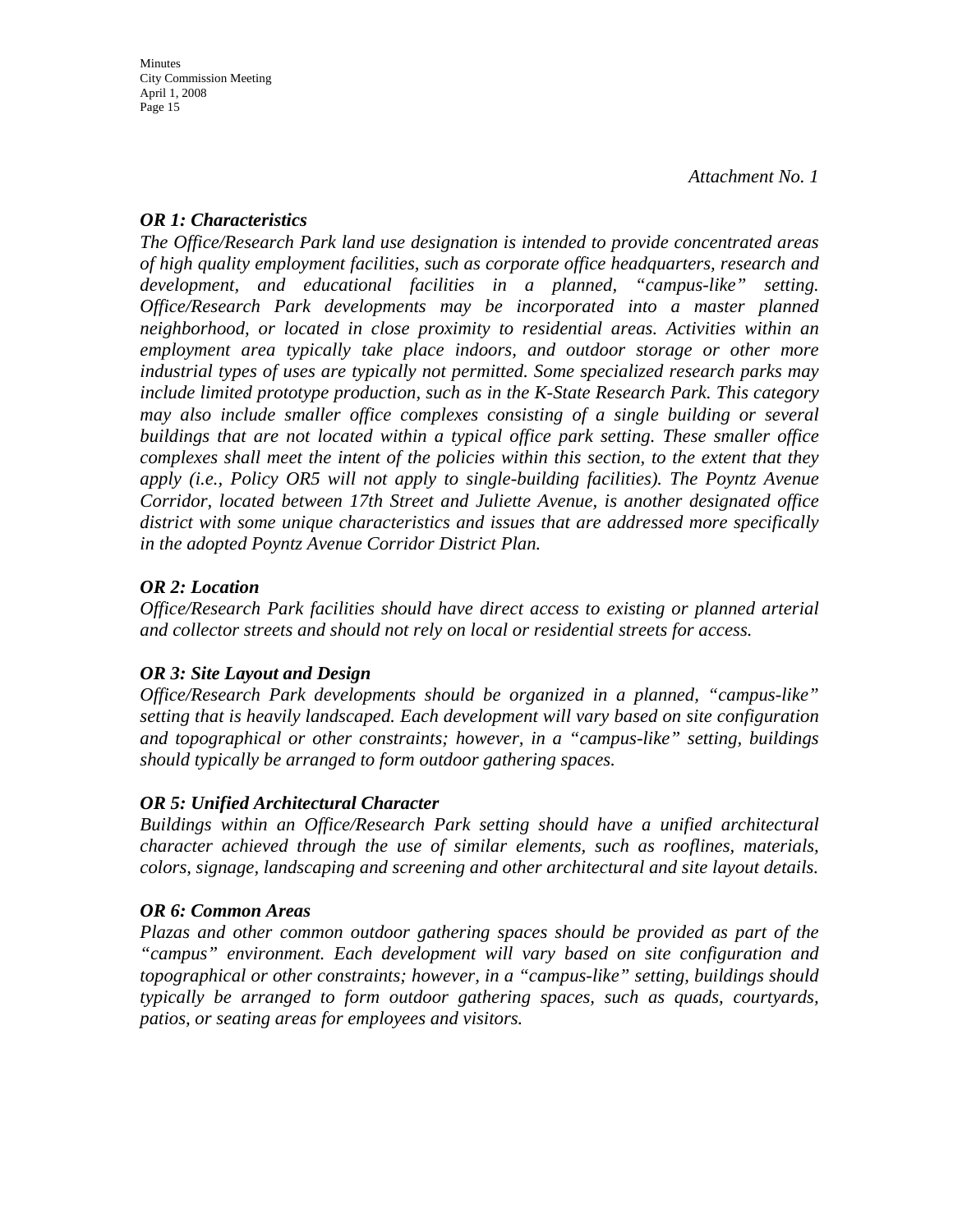### *OR 7: Circulation and Access*

*Building entrances, outdoor gathering spaces, and parking areas shall be linked with clear, direct pedestrian walkways.* 

### *OR 8: Outdoor Storage*

*The functions of an Office/Research Park facility should generally be completely contained within buildings. Accessory outdoor storage facilities typically should be of a limited nature and completely screened.* 

The proposed rezoning generally conforms to the Comprehensive Plan.

### **ZONING HISTORY AND LENGTH OF TIME VACANT AS ZONED:**

| 1953          | City Commission accepts easements and rights-of-way as shown on the<br>Final Plat of North Timberlane Addition. |
|---------------|-----------------------------------------------------------------------------------------------------------------|
| 1954          | North Timberlane Addition was annexed into the City and zoned "A"                                               |
| 1959          | First Dwelling House.<br>City Commission accepts easements and rights-of-way as shown on the                    |
|               | Final Plat of University Acres Addition.                                                                        |
| 1961          | University Acres Addition was annexed into the city and zoned "A" First                                         |
|               | Dwelling House District.                                                                                        |
| $1964 - 1965$ | The entire subject area was rezoned from "A" First Dwelling House to                                            |
|               | "A-A" Single Family Dwelling District.                                                                          |
| $1965 - 1968$ | Lots 3, 4, 9, 10, and 11, University Acres Addition, Lot 6, North                                               |
|               | Timberlane Addition was rezoned to "A" Single and Two-Family                                                    |
|               | Dwelling District.                                                                                              |
|               | 1969 – Present: The entire subject area was rezoned to R, Single-Family Residential                             |
|               | District.                                                                                                       |

Lot 6, North Timberlane Addition has been vacant since it was platted in 1953.

Lot 11, University Acres Addition has been vacant since July, 2007.

**CONSISTENCY WITH INTENT AND PURPOSE OF THE ZONING ORDINANCE:** The intent and purpose of the Zoning Regulations is to protect the public health, safety, and general welfare; regulate the use of land and buildings within zoning districts to assure compatibility; and to protect property values. The C-1, Restricted Business District is designed to provide for non-retail commercial, and business and professional activities adjacent to arterial and collector streets. This district is intended to be compatible with adjacent residential districts.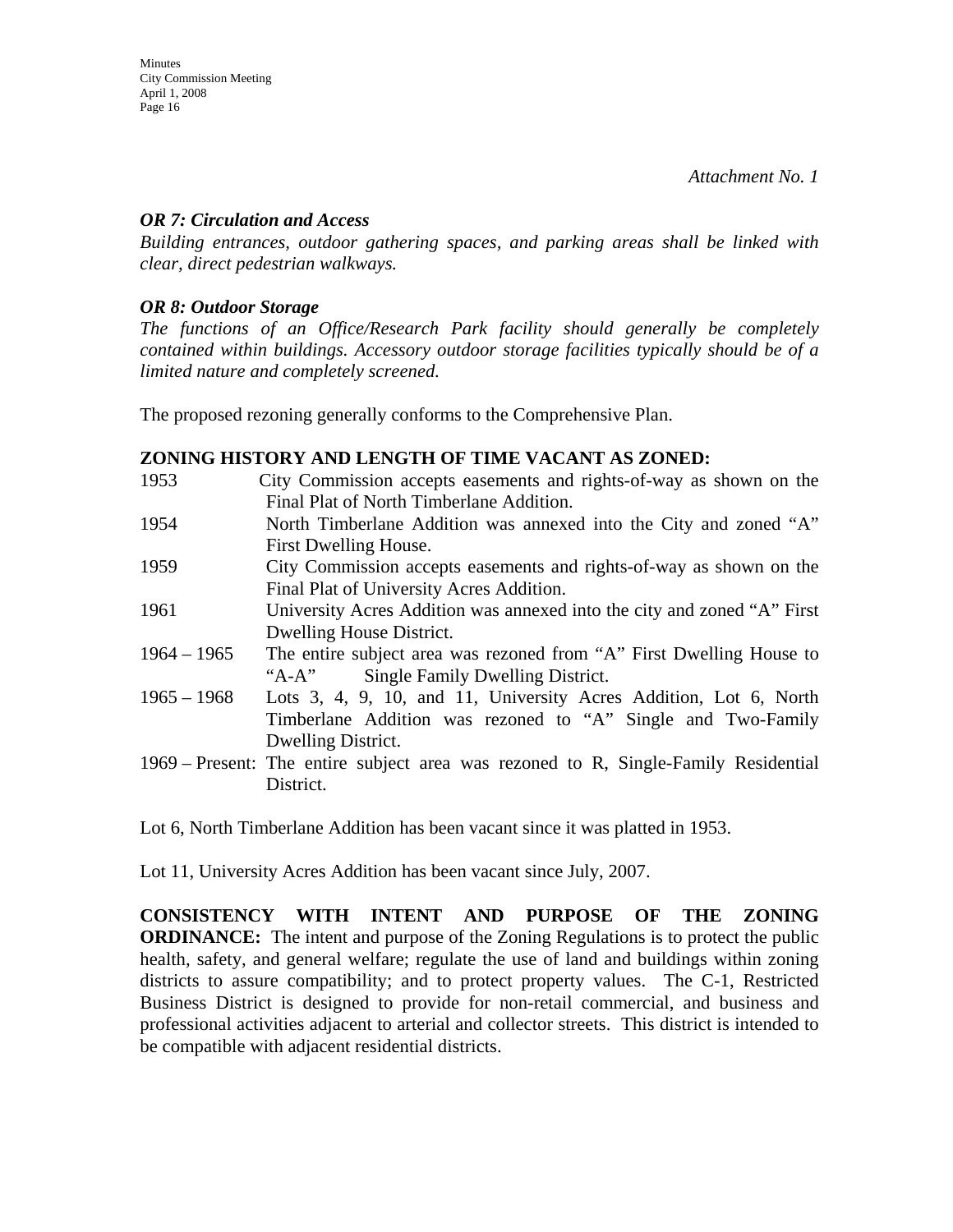*Attachment No. 1* 

The minimum lot area in the C-1 District is 15,000 square feet. Individually, only two (2) Lots (Lot 3 & 11, University Acres Addition) meet the minimum lot area for the C-1 District. The applicant has proposed to replat all of the subject area to be rezoned, along with Lot 4 of the Manhattan Medical Center P.U.D., into one large lot, totaling 356,068 square feet (8.17 acres) in area.

The self-imposed restrictive covenant will prohibit the follow uses permitted in the C-1 District: business and professional offices, churches, chapels, temples, synagogues, cultural facilities and government buildings. Conditional uses may be considered subject to a public hearing, notification to surrounding owners and consideration and approval or denial by the Manhattan Board of Zoning Appeals prior to issuance of a building permit.

The C-1 District requires sight obscuring screening of not less than six (6) feet in height to be provided along the entire length of all property lines that share a common boundary with property in a residential district and exterior lighting fixtures shall be shaded so that no direct light is cast upon any property located in a residential district and so that no glare is visible to any traffic on any public street. The zoning district limits storage activities associated with a business or professional use to be limited to storage that supports the daily activities occurring within the business or professional office environment.

If the Final Plat is approved, the proposed rezoning of the entire subject area will be consistent with the intent and purpose of the C-1 District.

**RELATIVE GAIN TO THE PUBLIC HEALTH, SAFETY AND WELFARE THAT DENIAL OF THE REQUEST WOULD ACCOMPLISH, COMPARED WITH THE HARDSHIP IMPOSED UPON THE APPLICANT:** With the self-imposed restrictive covenant, there appears to be no gain to the public health, safety and welfare that denial would accomplish, compared to the hardship to the applicant if the request to Rezone was denied.

**ADEQUACY OF PUBLIC FACILITIES AND SERVICES:** The site can be adequately served with existing public utilities and services.

**SUCH ADDITIONAL MATTERS AS MAY APPLY IN INDIVIDUAL CIRCUMSTANCES:** The self-imposed restrictive covenant limits land uses on the site and removes future access to Buena Vista Drive once the two houses are removed, thus reducing potential impact on the Buena Vista neighborhood.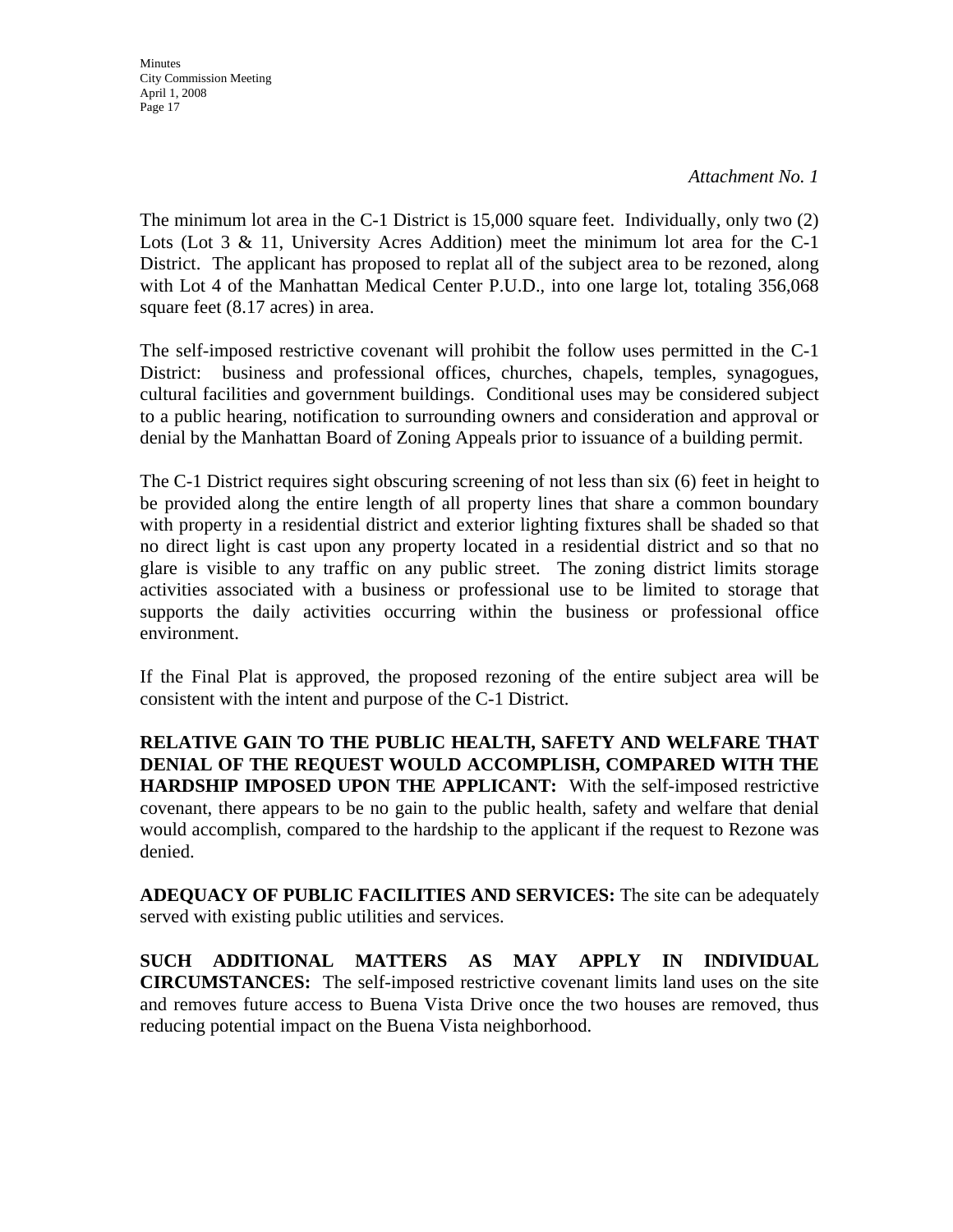*Attachment No. 1* 

**STAFF COMMENTS:** The applicant has submitted a Final Plat of the Manhattan Medical Center, Unit II, a Replat of Lots 3, 4, 9, 10, and 11, University Acres Addition, Lot 6, North Timberlane Addition and Lot 4, Manhattan Medical Center P.U.D. The approval of the Final Plat is conditional upon the final approval of the Rezoning request by the City Commission.

City Administration recommends approval of the proposed rezoning of Lots 3, 4, 9, 10 and 11, University Acres Addition and Lot 6, North Timberlane Addition from R, Single-Family Residential District to C-1, Restricted Business District, as it generally conforms with the Comprehensive Plan and access to the site will be from Claflin Road and not through the adjacent neighborhood.

### **ALTERNATIVES:**

- 1. Recommend approval of the proposed rezoning of Lots 3, 4, 9, 10 and 11, University Acres Addition and Lot 6, North Timberlane Addition from R, Single-Family Residential District to C-1, Restricted Business District, stating the basis for such recommendation.
- 2. Recommend denial of the proposed rezoning, stating the specific reasons for denial.
- 3. Table the proposed rezoning to a specific date, for specifically stated reasons.

### **POSSIBLE MOTION:**

The Manhattan Urban Area Planning Board recommends approval of the proposed rezoning of Lots 3, 4, 9, 10 and 11, University Acres Addition and Lot 6, North Timberlane Addition from R, Single-Family Residential District to C-1, Restricted Business District, based on the findings in the Staff Report.

**PREPARED BY:** Chad Bunger, Planner

**DATE:** February 25, 2008

CB/vr 08005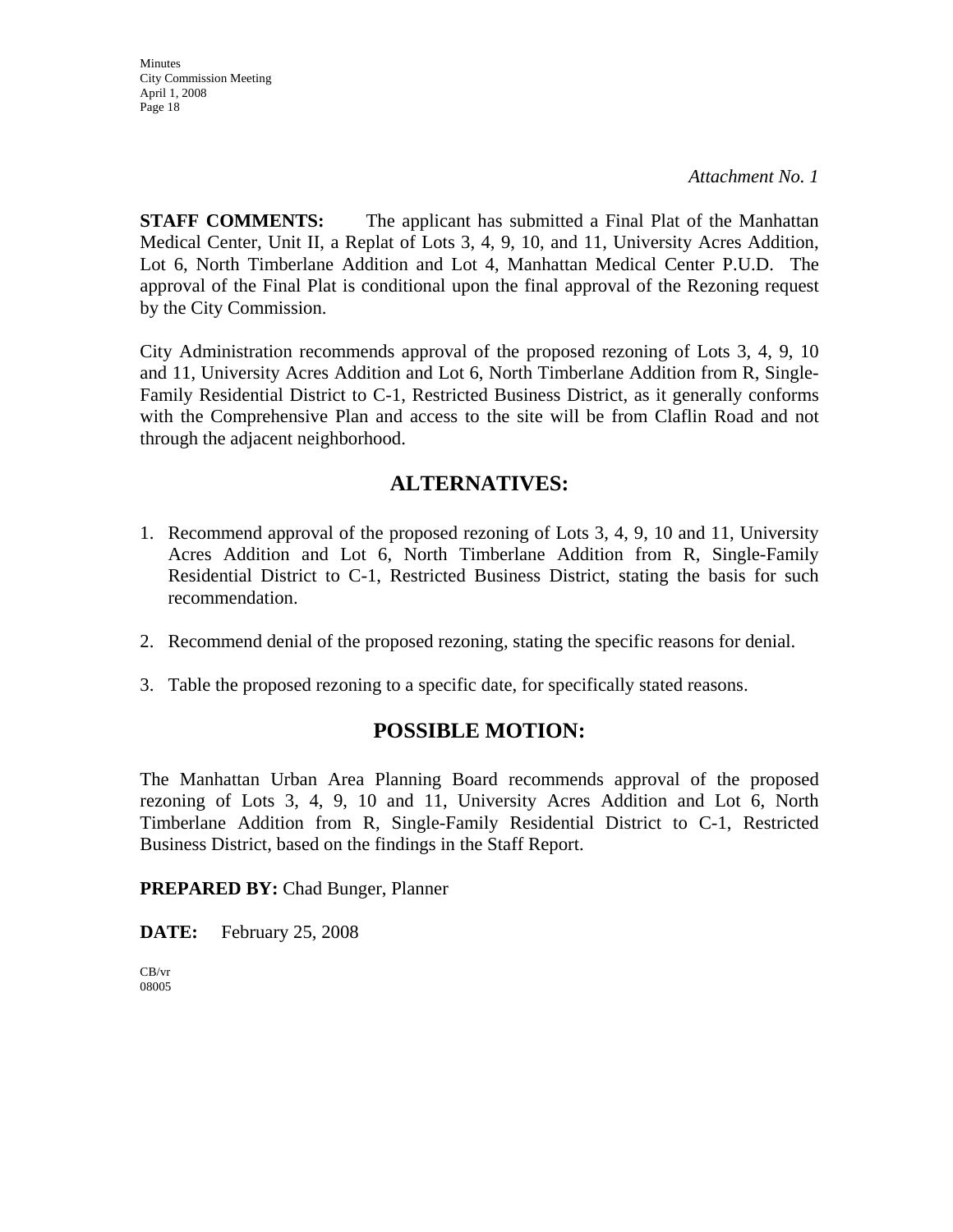#### **STAFF REPORT**

### **APPLICATION TO REZONE PROPERTY TO RESIDENTIAL PLANNED UNIT DEVELOPMENT DISTRICT**

# **BACKGROUND**

**FROM:** R-3, Multiple-Family Residential District and AO, Airport Overlay District.

**TO:** PUD, Residential Planned Unit Development District and AO, Airport Overlay District.

**OWNER/APPLICANT:** Stone Crest Land Company, LLC-Tom Farr.

**ADDRESS:** 1213 Hylton Heights Road, Manhattan, KS 66502.

**DATE OF PUBLIC NOTICE PUBLICATION:** Monday, February 25, 2008.

### **DATE OF PUBLIC HEARING: PLANNING BOARD:** Monday, March 17, 2008. **CITY COMMISSION:** Tuesday, April 1, 2008.

**LOCATION:** Generally located along the east side of Scenic Drive, northeast of the intersection of Scenic Drive and Powercat Place, and southeast of the intersection of Scenic Drive and Highland Ridge Drive.

**AREA:** 14.13 acres, which includes all of Lot 166, Stone Pointe Addition, Unit Two and a portion of existing Scenic Park Court right-of-way generally located at the south end of the cul-de-sac turnaround, which will be vacated.

**PROPOSED USES:** Permitted uses include four-family and six-family single-family attached residential townhomes, common area, a small playground, public right-of-way, utility, drainage and travel easements. In addition, Tracts A and B in Stone Pointe Unit Two, which consist of entry islands on either side of the Stone Crest entrance off N. Scenic Drive, will be owned and maintained by the Stone Pointe Home Association; however, those two tracts are not included in the PUD.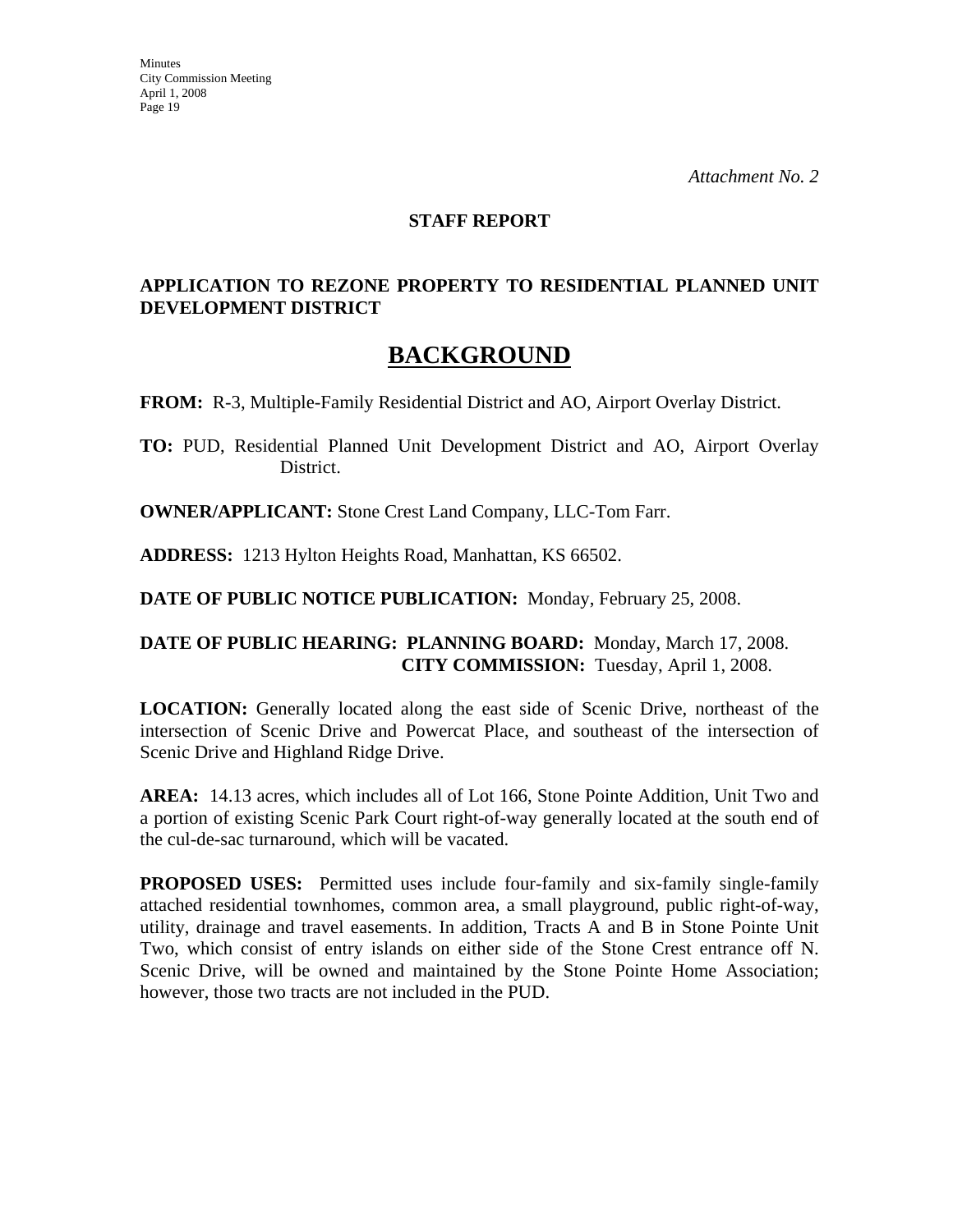*Attachment No. 2*

**PROPOSED BUILDINGS AND STRUCTURES:** Residential buildings consist of fifteen 4-plex and six 6-plex buildings, a total of 96 dwelling units. Each unit is a twostory, three bedroom dwelling with two and one-half bathrooms, living room, kitchen and dining room. Each unit has a two car enclosed garage with a driveway for two additional cars. Building heights are approximately 28 feet from grade to roof peak. Exterior materials are vinyl siding with first floor brick accent on the front and architectural roof shingles. Colors are in a range from earth tone colors such as brown, beige, and grey to muted shades such as red, blue and green. Each unit has a first floor covered rear patio.

Building setbacks from property lines along internal streets vary from 13 feet to 25 feet. Building minimum front yard setback off N. Scenic Drive is a minimum 25 feet with buildings below grade of N. Scenic Drive. The majority of buildings are set back greater than 25 feet off N. Scenic Drive right-of-way, or the PUD boundary, with buildings in the development generally no closer than 65 feet from the eastern edge of the improved N. Scenic Drive pavement.

Proposed residential density is approximately 7.66 dwelling units per net acre. *(Note: a restrictive covenant on Lot 166 was filed by the owner prior to annexation and rezoning in September 2006 with Stone Pointe Addition, Unit Two, which limits net density limits maximum residential density to 19 dwelling units per net acre.)*

The target market is primarily the military due to the site's location along N. Scenic Drive.

| <b>USE</b>             | <b>Acres/Square Feet</b> | Percentage |
|------------------------|--------------------------|------------|
| <b>Buildings</b>       | 128,619                  | 20.9%      |
| <b>Travel Easement</b> | 17,885                   | 2.9%       |
| Right-of-way           | 52,449                   | 8.5%       |
| Driveways              | 70,030                   | 11.4%      |
| <i>Sidewalks</i>       | 10,016                   | 1.6%       |
| Playground             | 1,254                    | .2%        |
| Landscape/Open         | 335,797                  | 54.5%      |
| Space/Common Area      |                          |            |

### **PROPOSED LOT COVERAGE**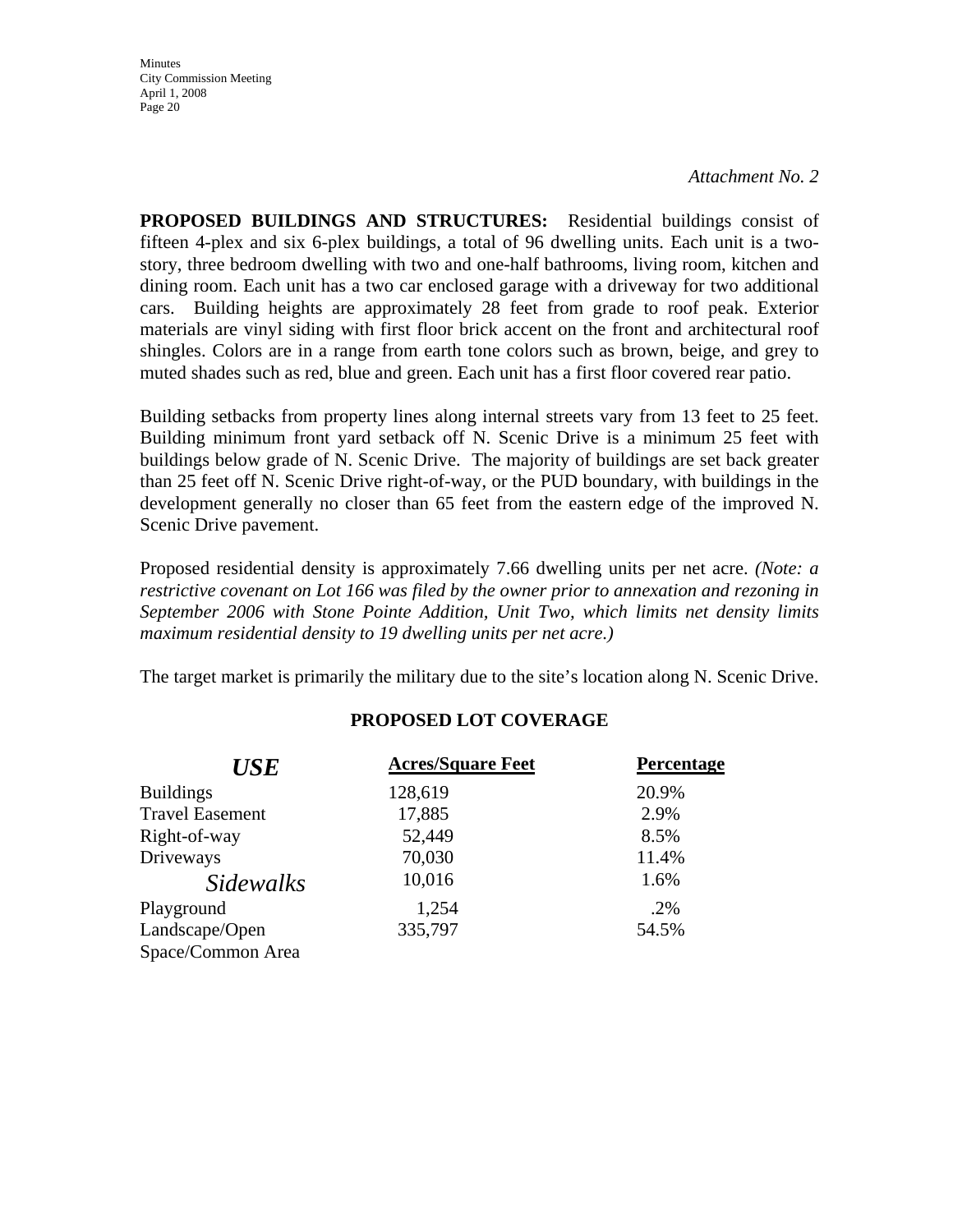*Attachment No. 2*

#### **PROPOSED SIGNS**

| <b>Type</b>      | <b>Dimensions</b>                   | <b>Lighting</b> |
|------------------|-------------------------------------|-----------------|
| Two Ground entry | 5 feet in height by 8 feet in Unlit |                 |
|                  | width                               |                 |

Each ground entry sign is shown as an irregular shaped limestone slab, which will be placed on a concrete base. One sign is proposed in the entry island off Stone Crest Drive and the second at the Scenic Park Lane entry. Both signs will be maintained by the Homes Association.

**PROPOSED LIGHTING:** Standard Westar street light poles will be in public streets. Residential lights standard residential front door and porch lights (see building elevation).

# **REVIEW CRITERIA FOR PLANNED UNIT DEVELOPMENTS**

**1. LANDSCAPING:** The site will be landscaped with a mixture of deciduous, ornamental, and evergreen trees, primarily along streets and at entrances to the PUD. Areas around the dwelling units will be seeded. Landscape planting beds are proposed at the exterior fronts of dwellings. Underground irrigation will be provided to maintain these areas. In addition, two retaining wall spaces will be landscape with honeysuckle and juniper shrubs and evergreen trees. Tracts A and B in Stone Pointe Addition, Unit Two, will be landscaped and owned and maintained by the Home Association. Common areas in the PUD that outside of lots will be seeded with grass. The Home Association will maintain landscaping and common area spaces.

**2. SCREENING:** A six foot cedar fence will screen the rear of buildings from the proposed playground. No other screening is proposed. A limited number of dwelling units have the back of the building facing N. Scenic Drive, all of which are below grade of the street and setback from the street at least 65 feet. Given the physical conditions, screening of the backs of buildings is not proposed or recommended. No dumpsters are proposed and units will have individual trash pickup. Proposed Stone Pointe Declarations prohibit storage except within the dwelling or garage, and within the garage in such manner as not to prohibit its use for parking (page 32, 21-7 (i) Storage).

**3. DRAINAGE:** The tract drains to the north to a detention basin in the northeast corner of existing Lot 166, which has been graded and contoured to serve as a detention basin. The storm water then drains to the north through natural ravines through adjacent property to drainage easements in Stone Pointe Addition and eventually to Wildcat Creek. Internal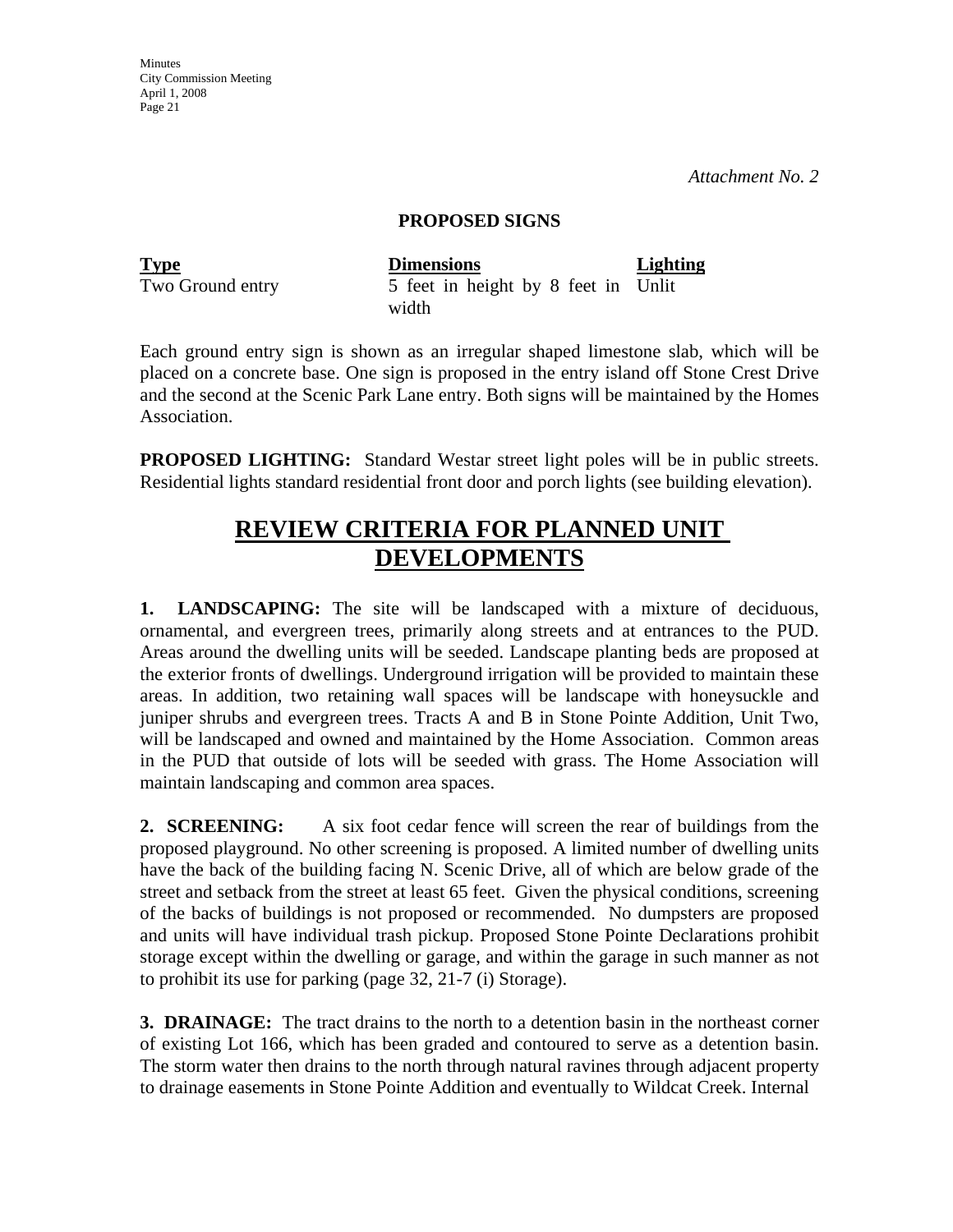*Attachment No. 2*

drainage is conveyed by sheet flow and storm sewer pipes and inlets to the detention basin. The farm pond, now a drainage basin, in the northeast corner of the site was set out in a drainage and conservation easement on the Final Plat of Stone Pointe Addition, Unit Two. The conservation easement allows for the alteration of contours and removal of vegetation for public improvements, such as the drainage basin. The PUD notes the basin as a detention easement. The City Engineer reviewed the drainage analysis previously submitted with the Stone Pointe Preliminary Plat and a new analysis is not required with the PUD (see attached 2008 memo from City Engineer).

**4. CIRCULATION:** Internal circulation is safe and efficient. Access at the south end of the PUD is an extension of platted street, Stone Crest Drive, which also intersects with N. Scenic Drive. The south part of the site will be accessed from proposed Scenic Park Lane and Scenic Park Place, a Travel Easement. Turnarounds are provided off each end of the Travel Easement for large vehicles including fire trucks. The Fire Department reviewed and accepted the turnarounds.

Sidewalk will be provided on one side of all streets, except on the southern part of Scenic Park Place due to driveways and slope. A pedestrian sidewalk connects from the southern buildings off Scenic Crest Place to Stone Crest Court. Sidewalk will need to be provided along Scenic Drive when the street is built to an urban section, if sidewalk is required.

Off-street parking is proposed to provide four parking spaces per unit, two in the garage and two on the driveway for each three bedroom unit, which should be adequate for the townhome units. Proposed Stone Pointe Declarations prohibit garage space to be used for any purpose other than parking vehicles, except storage is allowed within the garage in such manner as not to prohibit its use for parking (page 31 (21.7 (c), Parking on Streets and page 32, 21-7 (i) Storage).

The City Engineer reviewed the traffic analysis previously submitted with the Stone Pointe Preliminary Plat and a new analysis is not required with the PUD as traffic issues were adequately addressed in 2006 (see attached 2008 memo from City Engineer). The Preliminary Plat was approved with the following conditions (*italicized comments from City Engineer)*:

1. The developer shall be required to satisfy all design requirements for the transportation improvements for Highland Drive South (Scenic Park Court) and 4- Plex entrance located north future Miller Parkway. Access permits will be needed from Riley County Public Works Department because this route is still under their jurisdiction. Intersection and stopping sight distance calculations and field measurements for both locations should be forwarded to Riley County Engineer for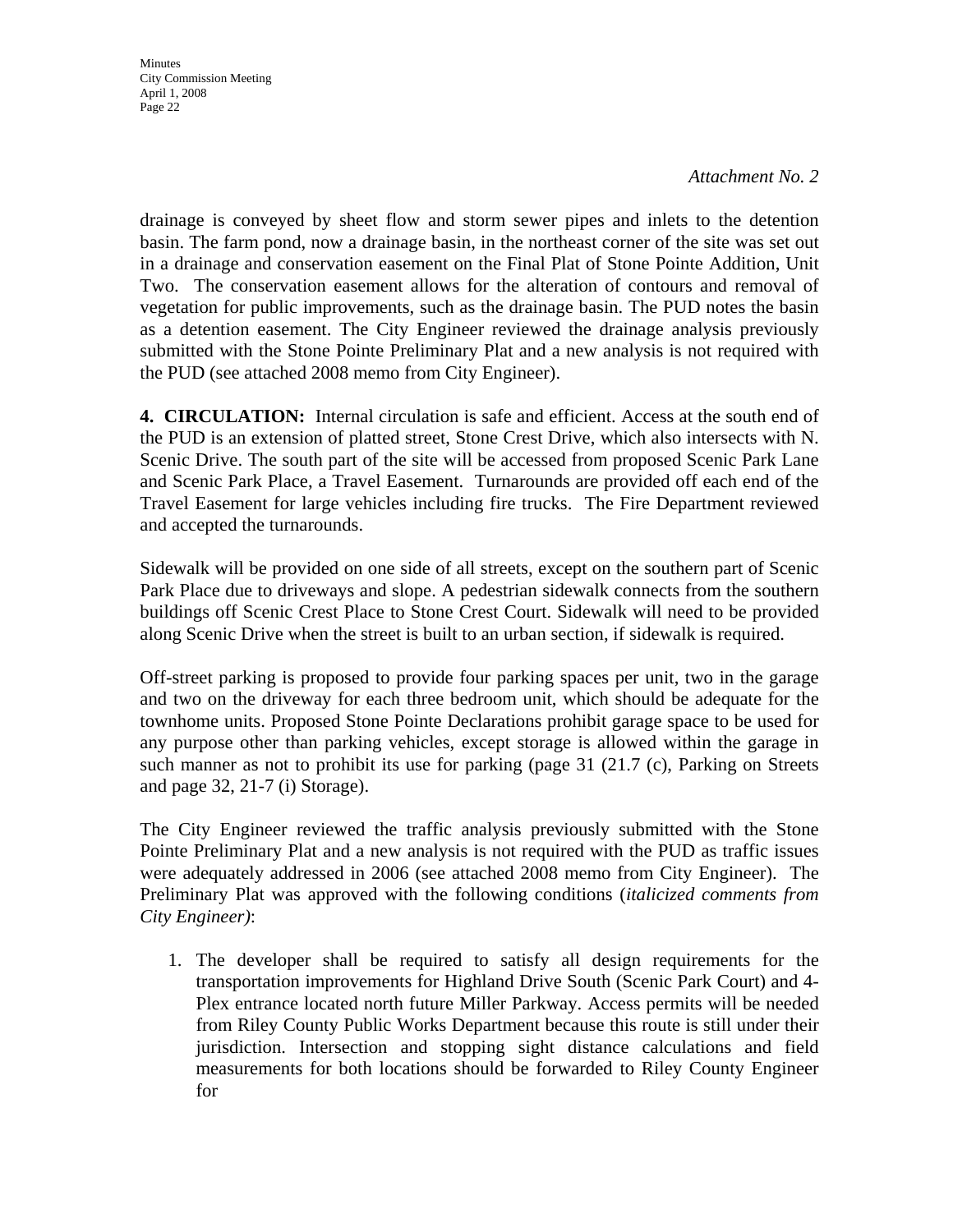Minutes City Commission Meeting April 1, 2008 Page 23

> review and approval. *(The main intersection of Highland Drive South is under construction for new turn lanes and will be completed this summer of 2008.)*

- 2. The platting of the location of the intersection of Miller Parkway & Scenic Drive should only be shown as **conceptual only**. There are multiple aspects that have not been studied for this intersection. Miller Parkway is scheduled for design in 2007 and will be an important connection of collector and arterial street. *Not applicable in this phase of the development.)*
- 3. The intersection of Highland Drive South should be constructed as three lane section for the first 100 feet after the radii point from Scenic Drive. There should be one lane for inbound traffic off Scenic Drive and there should be two lanes for outbound traffic (Left Lane & Shared Through/Right Lane) onto Scenic Drive. *The intersection was designed and is now under construction as the required three lanes and will be completed this summer of 2008.)*

The City Engineer notes that parking should be prohibited along the east side of proposed Stone Crest Way, a new public right-of-way due to the driveways on the west side and the narrower street width. Parking will be allowed on the west side of the street.

**5. OPEN SPACE AND COMMON AREA:** Each residential building and a portion of the surrounding yard will be platted as individual lots. The remainder of the PUD is common area/open space and a travel easement, which will be owned and maintained by a Home Association.

**6. CHARACTER OF THE NEIGHBORHOOD:** The area is characterized as a developing growth corridor of the City with single-family, two-family and multiple-family residential development to the north, as well as a large undeveloped tract, which remains in Riley County. Highland Meadows Additions are to the northwest and are single-family, two-family and multiple-family residential development. Development occurring in the Lee Mill Heights and Miller Ranch areas can be expected to grow towards the site. Street connections from Lee Mill Heights and Miller Ranch with Stone Pointe at its very southern part, south of the PUD, will accommodate future access to other parts of the City.

# **MATTERS TO BE CONSIDERED WHEN CHANGING ZONING DISTRICTS**

**1. EXISTING USE:** The site is a platted multiple family residential lot, which has been graded and contoured, primarily in the northern part of the site.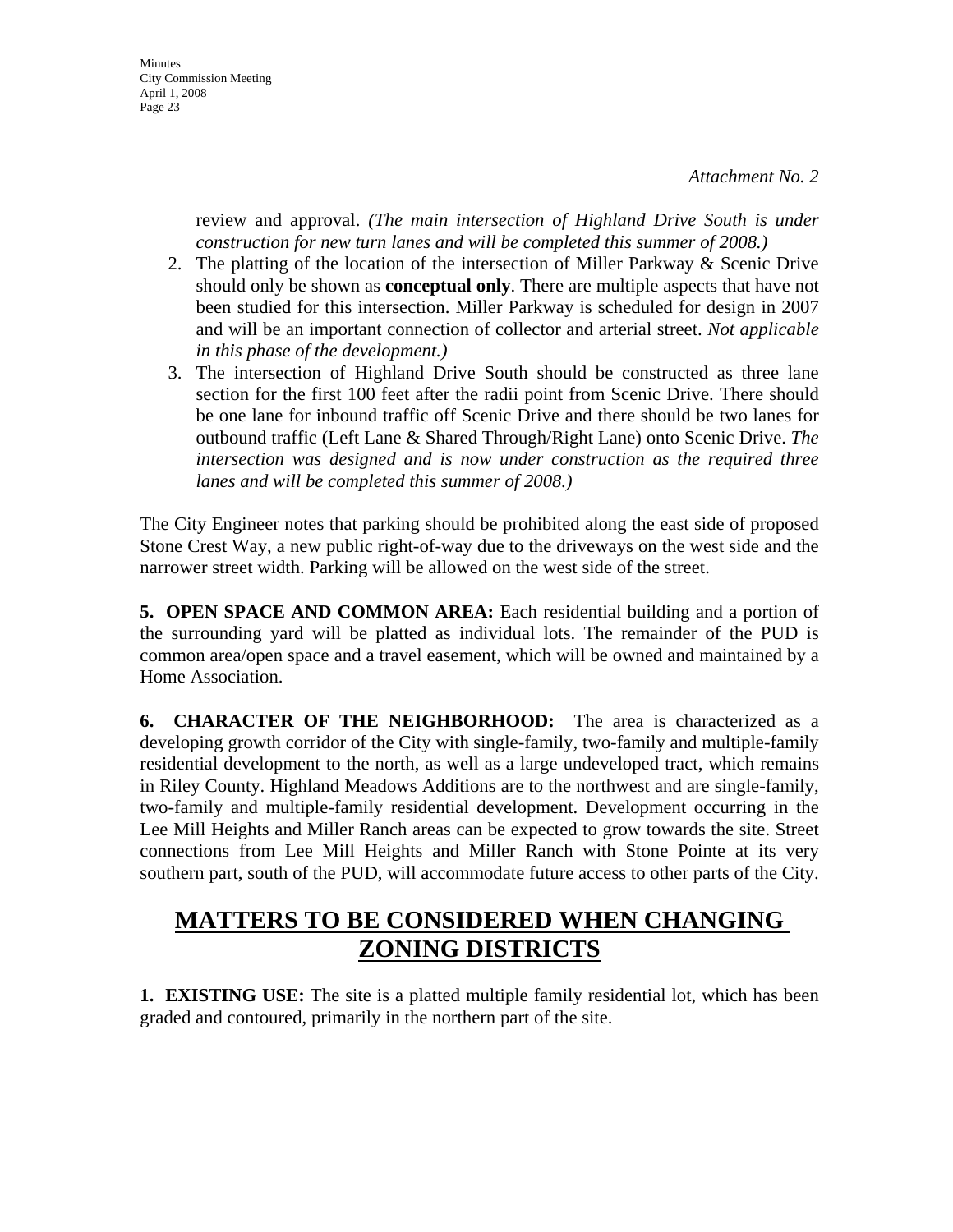*Attachment No. 2*

**2. PHYSICAL AND ENVIRONMENTAL CHARACTERISTICS:** Streets are rough graded and sanitary sewer and water lines are extended towards the south part of the site. The detention basin has been graded. The southernmost part of the site remains typical Flinthills landform. The site slopes downhill from the south to the north and drains generally to the north-northeast to Wildcat Creek.

The site is within the Conical Zone of Manhattan's Regional Airport, which requires that the AO, Airport Overlay District, be added to site. Future uses (structures and trees), which are within the limits of the Conical Zone may be required to obtain, and be granted, an Airport Compatible Use Permit prior to construction, planting or change to the structure or tree (*see below under CONSISTENCY WITH INTENT AND PURPOSE OF THE ZONING ORDINANCE for further information concerning the AO District*).

### **3. SURROUNDING LAND USE AND ZONING:**

**(a.) NORTH:** Single-family dwelling, agricultural wooded and rural home site, and undeveloped Stone Pointe Addition; G-1 District, and R-1/AO District.

**(b.) SOUTH:** an undeveloped C-2, Neighborhood Shopping District with AO District preliminarily platted as one commercial lot.

**(c.) EAST:** an undeveloped R-3/AO District preliminarily platted as two lots.

**(d.) WEST:** N. Scenic Drive, agricultural and rural single-family dwellings; G-1 District and A-5, Single Family Residential District.

### **4. CHARACTER OF THE NEIGHBORHOOD:** See above.

**5. SUITABILITY OF SITE FOR USES UNDER CURRENT ZONING:** As currently zoned and platted, Lot 166 is suitable for one multiple family residential building subject to the Zoning Regulations.

**6. COMPATIBILITY OF PROPOSED DISTRICT WITH NEARBY PROPERTIES AND EXTENT TO WHICH IT MAY HAVE DETRIMENTAL AFFECTS:** The site is in a growth corridor of the City. Increases in light, noise and traffic are expected, which should be similar to the same affects generated by Highland Meadows and Stone Pointe subdivisions. The rezoning to PUD was anticipated with the rezoning to R-3/AO District in 2006. The note "Future PUD" is shown on Lot 166 on the approved Preliminary Plat.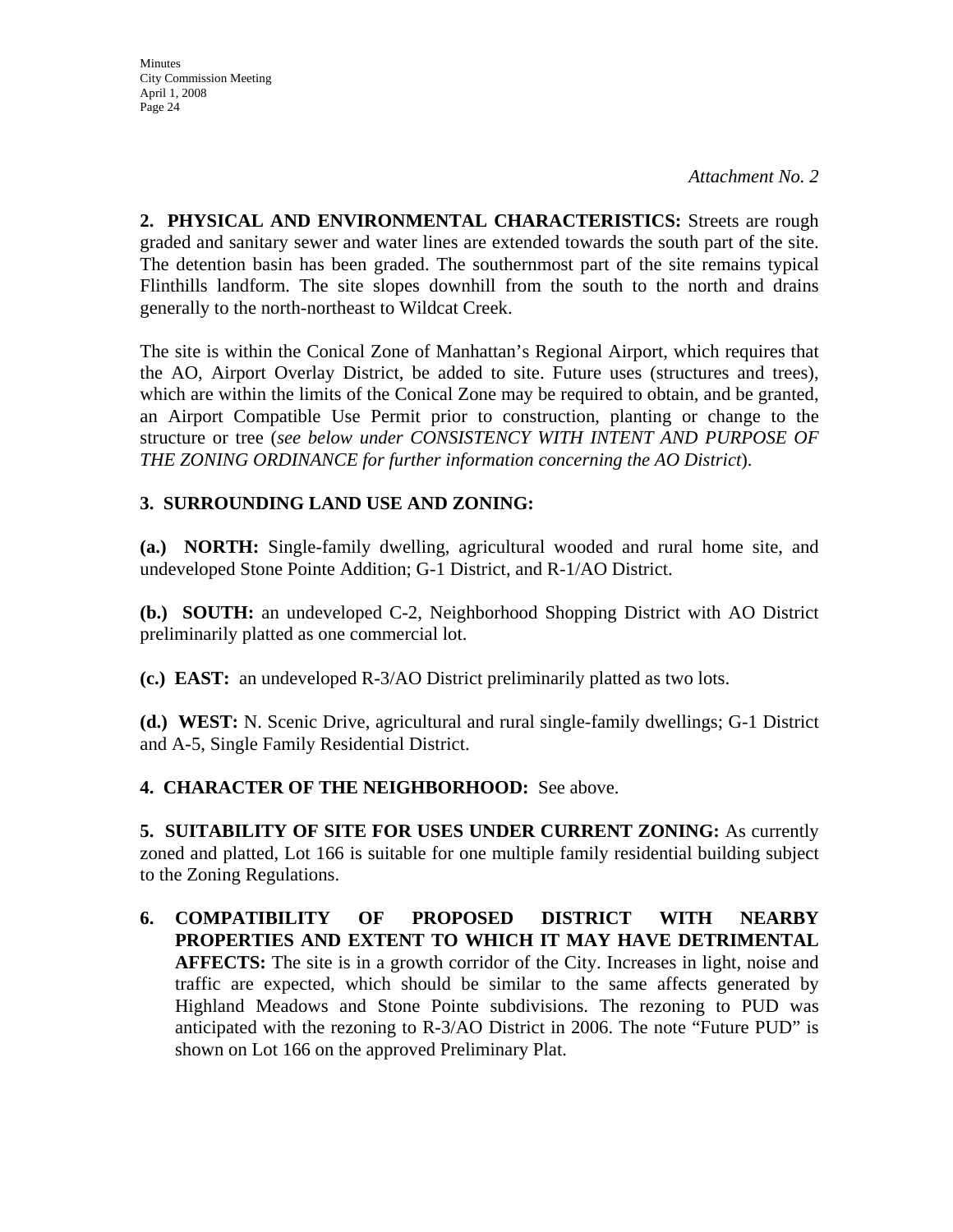*Attachment No. 2*

**7. CONFORMANCE WITH COMPREHENSIVE PLAN:** The proposed site is shown on the Future Land Use map in the Southwest Planning Area as a combination of Residential Medium High Density (RMH), and Preserved Open Space. The site is also located in the Miller Ranch Special Planning Area and is in the Conical Zone of the Manhattan Regional Airport. The AO, Airport Overlay District will be added as an overlay district to the specific portions of Stone Pointe Addition that are affected by the Conical Zone.

Residential designations: Densities within a Residential Medium/High neighborhood range from 11 to 19 dwelling units per net acre. Appropriate housing types may include a combination of small lot single-family, duplexes, townhomes, or four-plexes on individual lots. However, under a planned unit development concept, or when subject to design and site plan standards (design review process), larger apartment or condominium buildings may be permissible as well, provided the density range is complied with.

The existing R-3 District would allow no more than 19 dwelling units per net acre. The applicant filed restrictive covenant with Stone Pointe Addition, Unit Two in 2006, which limits net density to no more than 19 dwelling units per net acre, which is the upper limit of the RMH category. The proposed net density in Stone Pointe Townhomes is 7.66 dwelling units per net acre, which is below the RMH density and more consistent with a low density development. The Plan would suggest a higher density as appropriate, but terrain plays a large factor is limiting density to the recommended range of 11 to 19 units per net acre.

Applicable policies to The Miller Ranch Special Planning Area include:

### **MR 5: Views from Scenic Drive**

*Development, including signage, should be set back from Scenic Drive to protect views and existing vegetation. The master plan for Miller Ranch should incorporate a buffer zone or overlay area along Scenic Drive designed to protect views, existing vegetation, and other important attributes of the area's scenic quality. Development of a neighborhood center, as described in MR 4, should occur east of the Scenic Drive buffer or overlay and be sited in a manner that minimizes visual impact on the Scenic Drive Corridor.*

### **MR 7: Airport Airspace Regulations**

*Development shall be consistent with established airspace regulations for the Manhattan Regional Airport and the Airport Master Plan.* 

The proposed rezoning conforms to the Comprehensive Plan.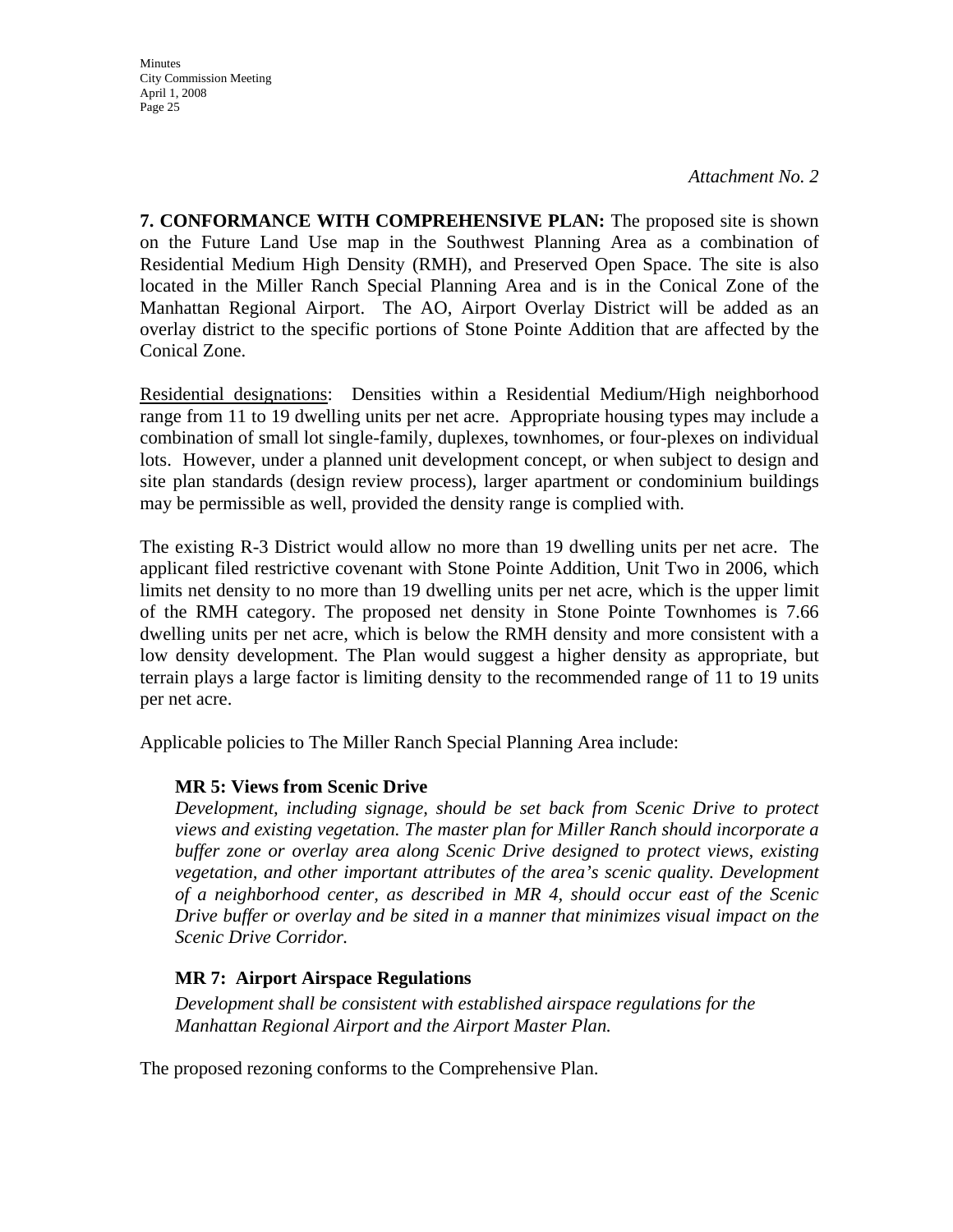- **8. ZONING HISTORY AND LENGTH OF TIME VACANT AS ZONED:** The chronology below describes all of Stone Pointe Addition, Unit Two, to include the proposed PUD (Lot 166).
- July 17, 2006 Manhattan Urban Area Planning Board recommends approval of annexation and rezoning of the Stone Pointe Addition, Unit Two, from G-1, General Agricultural District, to R, Single-Family Residential District with AO, Airport Overlay District; and R-3, Multiple-Family Residential District with AO, Airport Overlay District; and C-2, Neighborhood Shopping District with AO, Airport Overlay District.
- August 15, 2006 City Commission approves first reading of annexation and rezoning to R, Single-Family Residential District with AO, Airport Overlay District; and R-3, Multiple-Family Residential District with AO, Airport Overlay District; and C-2, Neighborhood Shopping District with AO, Airport Overlay District.
- September 5, 2006 City Commission approves Ordinance Nos. 6564 and 6564 annexing and rezoning Stone Pointe Unit Two, to R, Single-Family Residential District with AO, Airport Overlay District; and R-3, Multiple-Family Residential District with AO, Airport Overlay District; and C-2, Neighborhood Shopping District with AO, Airport Overlay District.
- November 6, 2006 Manhattan Urban Area Planning Board approves Preliminary Plat of Stone Pointe Addition, Unit Two.
- December 19, 2006 Manhattan Urban Area Planning Board approves Final Plat of Stone Pointe Addition, Unit Two.
- January 9, 2007 City Commission accepts easements and right -of-way as shown on the Final Plat of Stone Pointe Addition, Unit Two.

**9. CONSISTENCY WITH INTENT AND PURPOSE OF THE ZONING ORDINANCE:** The intent and purpose of the Zoning Regulations is to protect the public health, safety, and general welfare; regulate the use of land and buildings within zoning districts to assure compatibility; and to protect property values.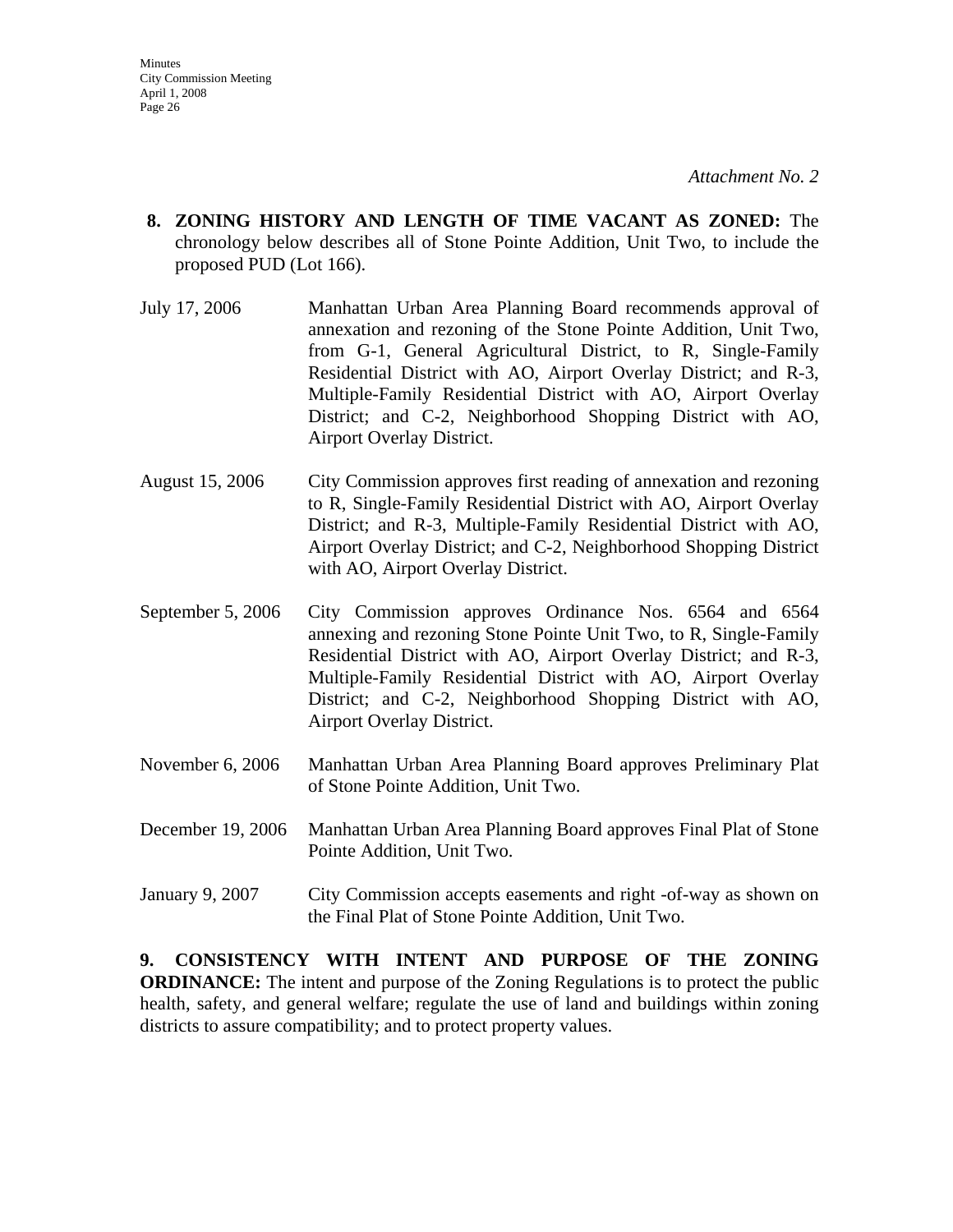**Minutes** City Commission Meeting April 1, 2008 Page 27

The PUD Regulations are intended to provide a maximum choice of living environments by allowing a variety of housing and building types; a more efficient land use than is generally achieved through conventional development; a development pattern that is in harmony with land use density, transportation facilities and community facilities; and a development plan which addresses specific needs and unique conditions of the site which may require changes in bulk regulations or layout. The proposed PUD is consistent with the intent and purposes of the Zoning Regulations, and the intent of the PUD Regulations, subject to the conditions of approval.

Subject to the conditions of approval, proposed Stone Pointe Townhomes PUD is consistent with the Zoning Regulations.

The AO District "is intended to promote the use and development of land in a manner that is compatible with the continued operation and utility of the Manhattan Municipal Airport so as to protect the public investment in, and benefit provided by the facility to the region. The district also protects the public health, safety, convenience, and general welfare of citizens who utilize the facility or live and work in the vicinity by preventing the creation or establishment of obstructions or incompatible land uses that are hazardous to the airport's operation or the public welfare."

The site is within the Conical Zone, which is, in general terms, established as an airspace that extends outward and upward in relationship to the Airport and is an approach zone height limitation on the underlying land. Future uses (structures and trees, existing and proposed) in the AO District may be required to obtain an Airport Compatible Use Permit, unless circumstances indicate that the structure or tree has less than 75 vertical feet of height above the ground and does not extend above the height limits prescribed for the Conical Zone.

- **10. RELATIVE GAIN TO THE PUBLIC HEALTH, SAFETY AND WELFARE THAT DENIAL OF THE REQUEST WOULD ACCOMPLISH, COMPARED WITH THE HARDSHIP IMPOSED UPON THE INDIVIDUAL OWNER:** There appears to be no relative gain to the public, which denial would accomplish. The AO District requires that future uses be reviewed in order to protect airspace. No adverse impacts to the public are expected. There may be a hardship to the applicant if the rezoning is denied.
- **11. ADEQUACY OF PUBLIC FACILITIES AND SERVICES:** The site is within the Urban Service Area and can be served by public improvements, including street, water, fire service and sanitary sewer.
- **12. OTHER APPLICABLE FACTORS:** None.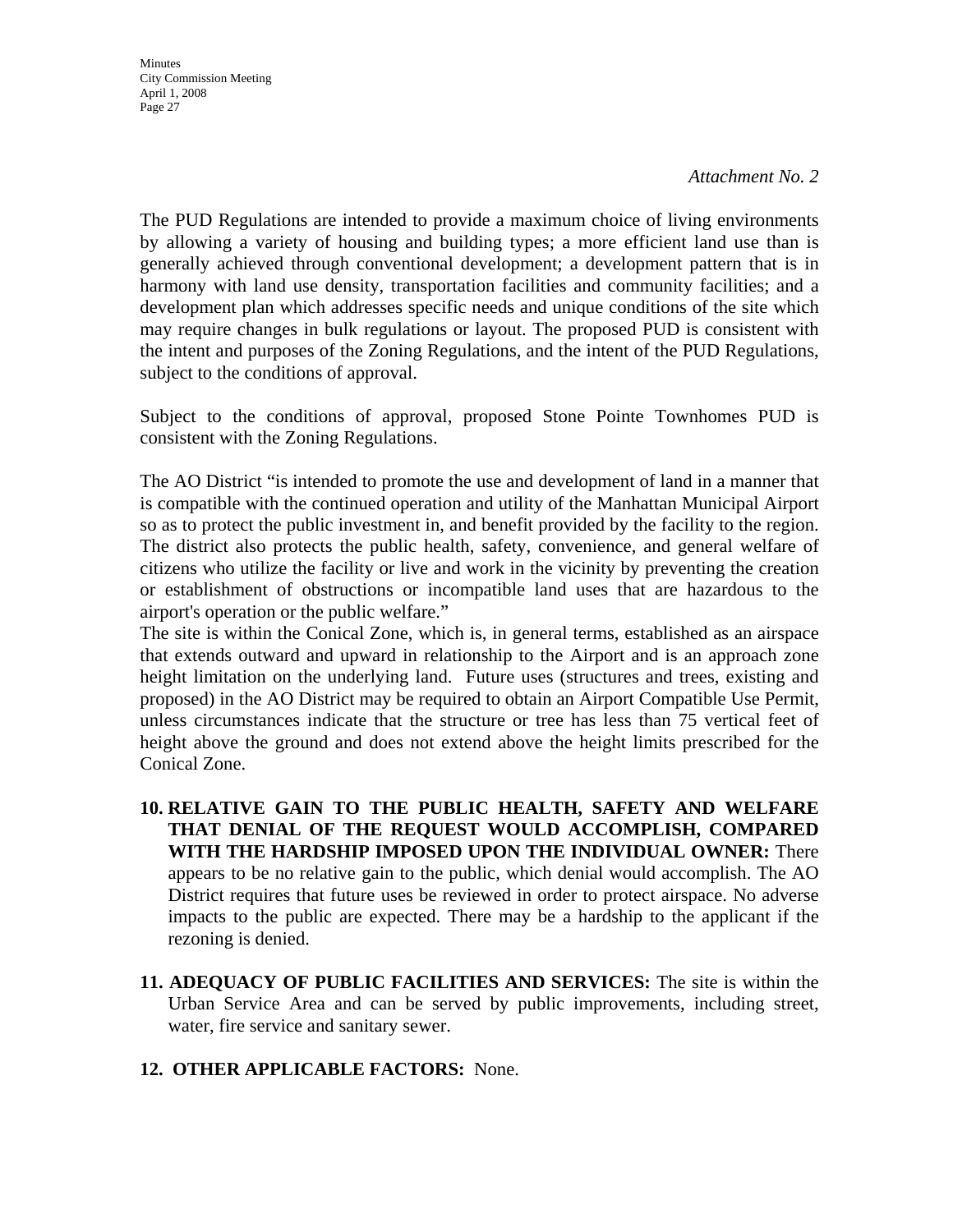### **13. STAFF COMMENTS AND RECOMMENDATION:**

City Administration recommends approval of the proposed rezoning of the Stone Pointe Townhomes Residential Planned Unit Development from R-3, Multiple-Family Residential District and AO, Airport Overlay District, to PUD, Residential Planned Unit Development District and AO, Airport Overlay District, with the conditions:

- 1. Permitted uses shall include ninety six (96) residential townhome units.
- 2. Landscaping and irrigation shall be provided pursuant to a Landscaping Performance Agreement between the City and the owner, which shall be entered into prior to issuance of a building permit.
- 3. Two ground entry signs and exempt signage described in Article VI, Section 6-104  $(A)(1),(2),(4),(5),(7)$  and  $(8)$ ; and Section 6-104  $(B)(1)$ and (2), of the Manhattan Zoning Regulations shall be permitted.
- 4. All landscaping and irrigation shall be maintained in good condition.
- 5. No parking shall be allowed along the entire length of the east side of the Stone Crest Way right-of-way driving lane and shall be appropriately signed as No Parking.

### **ALTERNATIVES:**

- 1. Recommend approval of the proposed rezoning of the Stone Pointe Townhomes Residential Planned Unit Development from R-3, Multiple-Family Residential District and AO, Airport Overlay District, to PUD, Residential Planned Unit Development District and AO, Airport Overlay District stating the basis for such recommendation, with the conditions listed in the Staff Report.
- 2. Recommend approval of the proposed rezoning of the Stone Pointe Townhomes Residential Planned Unit Development from R-3, Multiple-Family Residential District and AO, Airport Overlay District, to PUD, Residential Planned Unit Development District and AO, Airport Overlay District, and modify the conditions, and any other portions of the proposed PUD, to meet the needs of the community as perceived by the Manhattan Urban Area Planning Board, stating the basis for such recommendation, and indicating the conditions of approval.
- 3. Recommend denial of the proposed rezoning, stating the specific reasons for denial.
- 4. Table the proposed rezoning to a specific date, for specifically stated reasons.